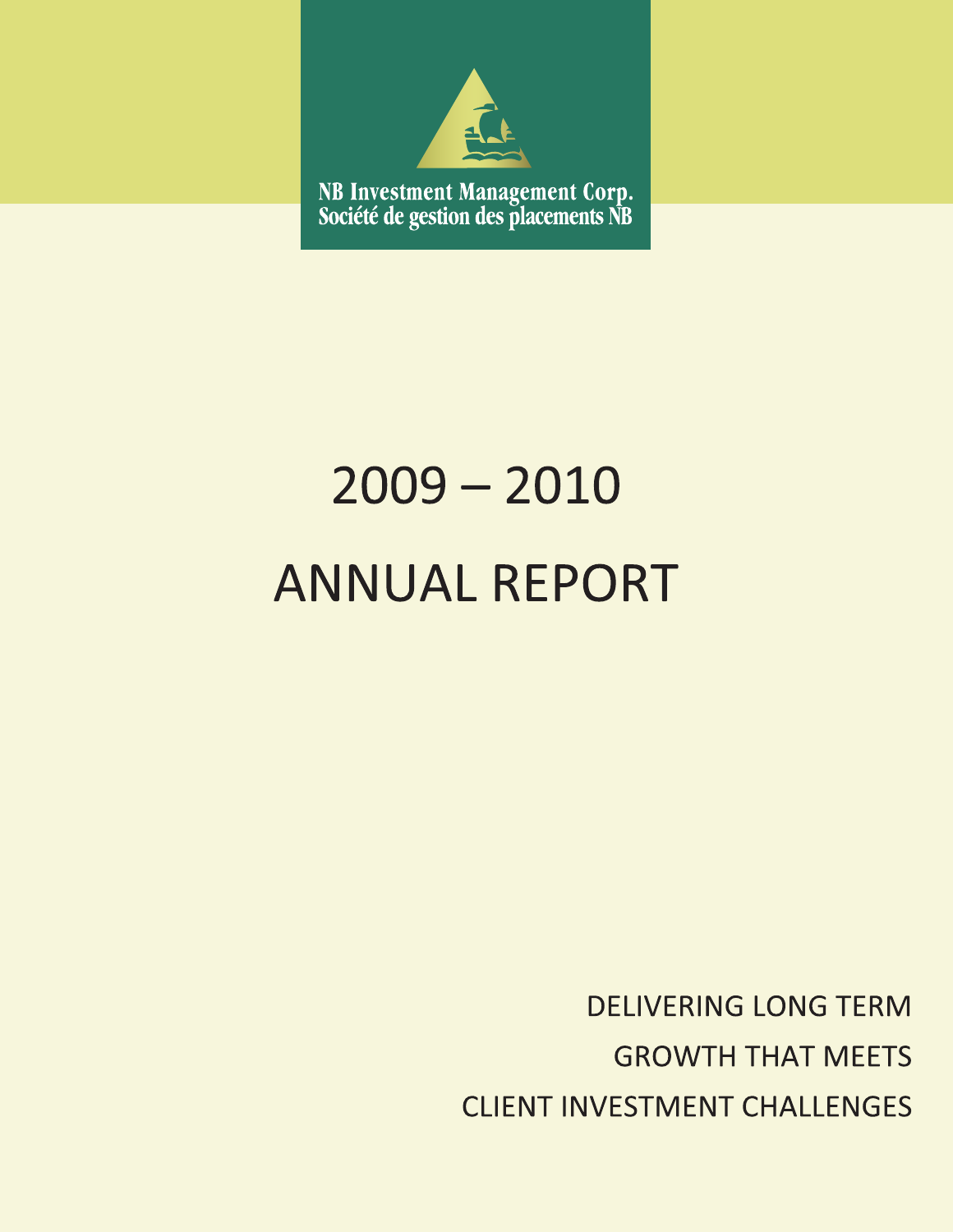## **BOARD OF DIRECTORS**

**Gilles Lepage** Chairperson of the Board

**Joel Attis** Vice-chairperson of the Board

**Elaine Albert** Director

**Marc-Antoine Chiasson** Director

**Gaston LeBlanc** Director

**John Mallory** Director (ex officio, non-voting)

**Ronald B. Maloney** Director

**Darren Murphy** Director (ex officio) **Cathy Rignanesi** Chairperson of Audit Committee Director

**John A. Sinclair** Director (ex officio)

**Richard C. Speight, Q.C.** Chairperson of Governance Committee Director

**Reno Thériault** Director

**Michael W. Walton** Chairperson of Human Resources & Compensation Committee Director

## **CORPORATE OFFICERS**

**John A. Sinclair Jan Imeson, CA** President and Chief Executive Officer Chief Financial Officer Chief Investment Officer

**Norma Kennedy** Secretary of the Corporation

## **CORPORATE LEADERSHIP TEAM**

**John A. Sinclair James Scott, CFA** President and Chief Executive Officer Vice-President Fixed Income Chief Investment Officer

**Dan Goguen, CA, FRM Jan Imeson, CA** Vice-President Private Markets Chief Financial Officer

**Mark Holleran, CFA** Vice-President Equities

#### **New Brunswick Investment Management Corporation**

440 King Street York Tower, Suite 581 Fredericton, New Brunswick E3B 5H8 Canada

**Tel: (506) 444-5800 Fax: (506) 444-5025 Email: nbimc@nbimc.com Website: http://www.nbimc.com**

# **CONTENTS**

| <b>Management Discussion and Analysis 11</b>  |  |
|-----------------------------------------------|--|
| <b>Compensation Discussion and Analysis19</b> |  |
| Employee Activity in our Communities22        |  |
| Communications and Accountability22           |  |
| Corporate Financial Statements23              |  |
| Pension Fund Financial Statements32           |  |
| Public Service Superannuation Fund 34         |  |
|                                               |  |
| Judges' Superannuation Fund 36                |  |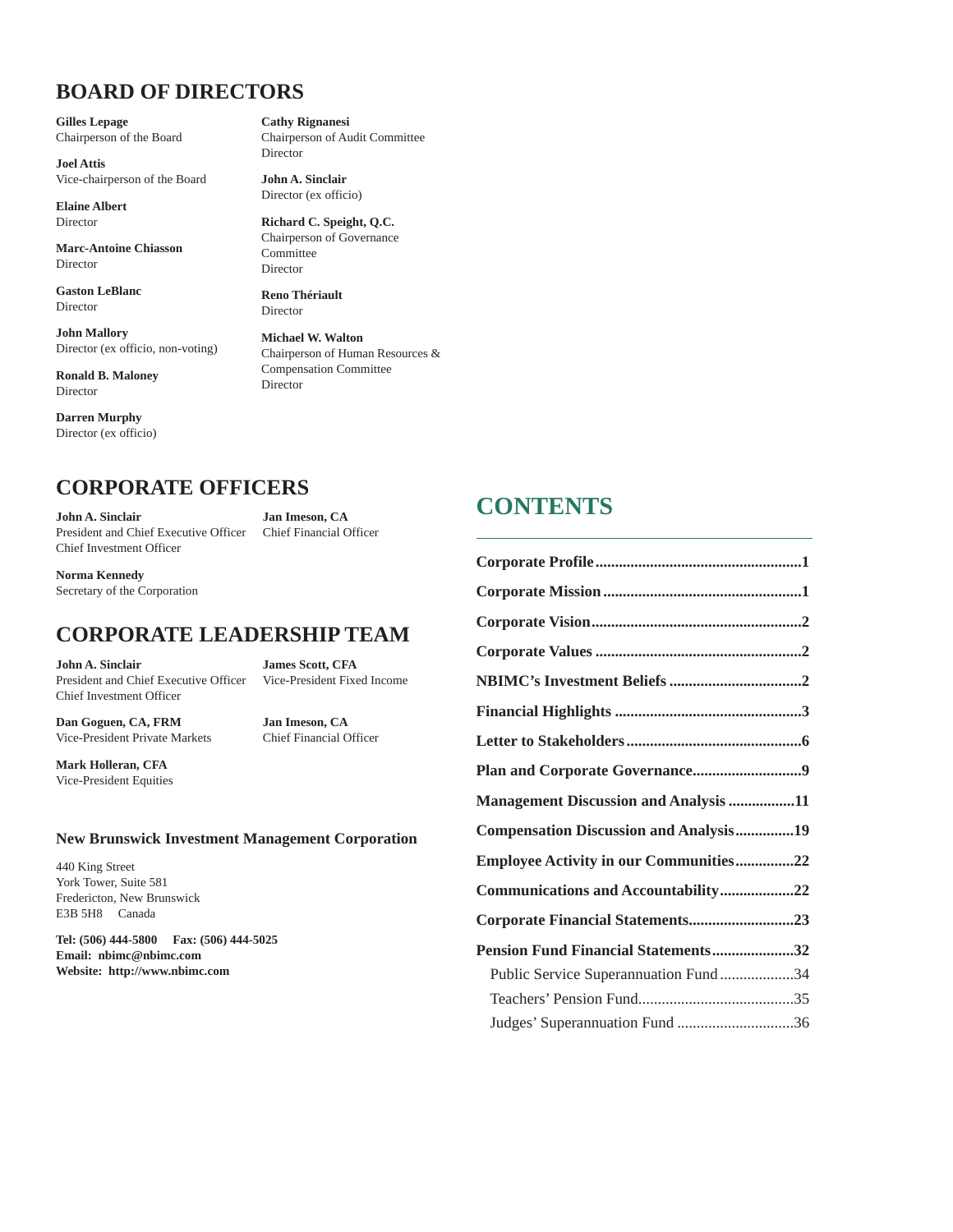# **CORPORATE PROFILE**

The New Brunswick Investment Management Corporation (NBIMC) is the trustee and investment manager for the pension assets of over 49,000 members of the Public Service, Teachers', and Judges' defined benefit pension plans. It was formed under the New Brunswick Investment Management Corporation Act by the Province of New Brunswick.

The primary mission of NBIMC is to increase the long-term value of the pension funds it manages and to assist the plan sponsor in meeting the pension promise to its members.

To fulfill this mission NBIMC conducts the following activities:

- Acts as fund trustee.
- Develops the investment policy for each fund.
- Implements the investment policy for each fund.
- Adds value through active investment management net of organizational expenses.
- Manages risks associated with the investment of the pension assets.
- Provides administrative services such as security custody, accounting, performance measurement, and technology.

Located in Fredericton, New Brunswick the NBIMC is the largest institutional investment manager in Atlantic Canada with assets under management of approximately \$8.3 billion at March 31, 2010.

## **CORPORATE MISSION**

#### **The prudent, innovative and cost efficient investment management of New Brunswick based public sector funds to ensure long-term growth that meets client investment challenges.**

#### **Key Goals:**

- To provide long-term asset growth for client investment funds through prudent asset allocation and risk management strategies.
- To attract, develop, and maintain a highly skilled and experienced team of professionals to support growth and diversity of investment options.
- To enhance information technology systems to support growth and diversity of investment options.
- To enhance governance, management and organizational effectiveness.
- To strengthen and expand stakeholder relations.
- To provide investment fund management services to a growing number of New Brunswick-based public sector investment funds.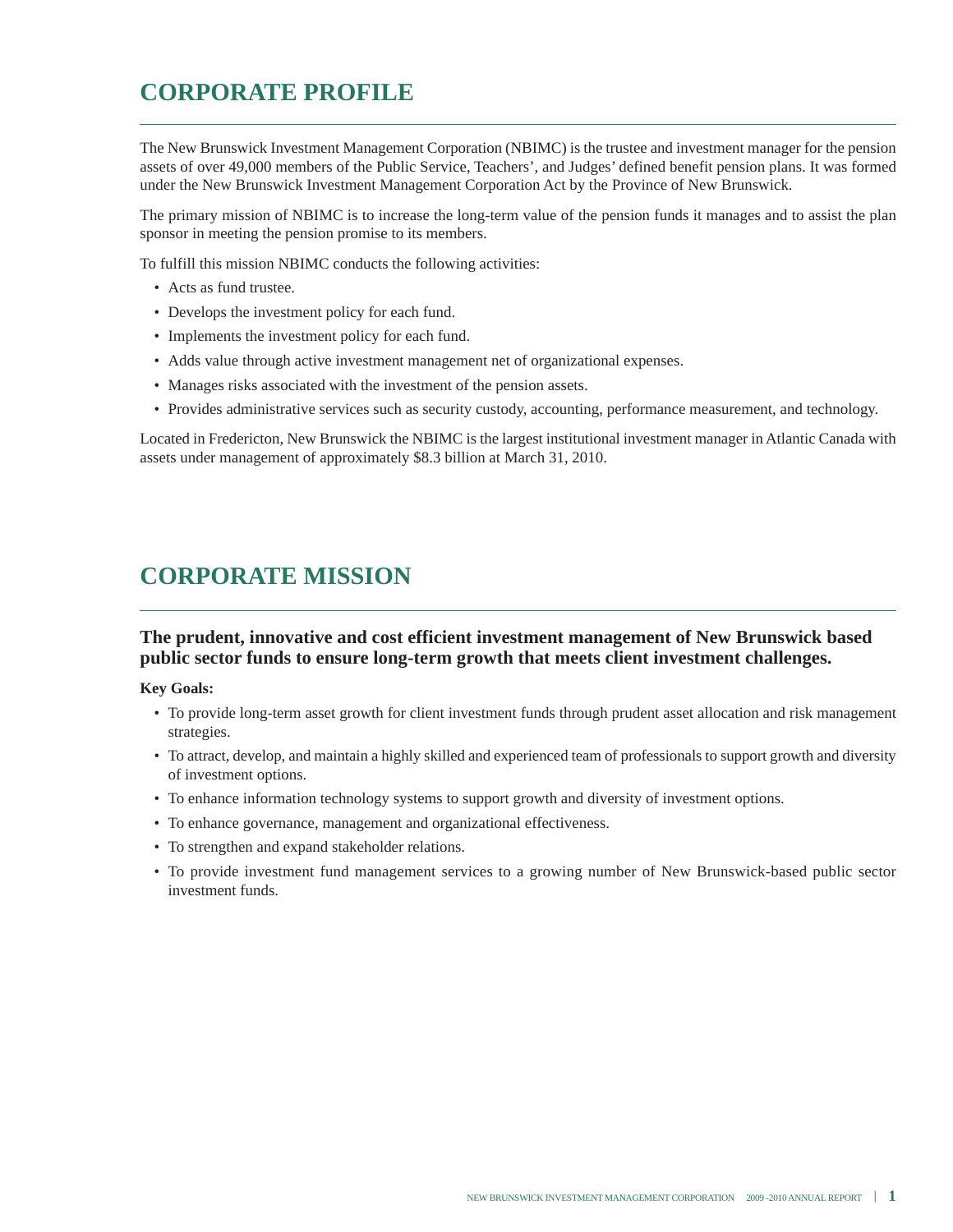#### **New Brunswick Investment Management Corporation (NBIMC) is the provider of choice for New Brunswick public sector investment funds.**

NBIMC is recognized as a user of "best practices" by clients and peers. The company is:

- A provider of consistent value added for clients through a diverse range of multiple investment strategies.
- Ranked on long-term performance in the top quartile of comparable investment fund management companies.
- Recognized by stakeholders as having strong governance practices and a long-term strategic vision.
- Driven by a team of highly skilled investment management professionals working within a culture of innovation and risk management.
- Viewed as an employer of choice by both recent graduates and experienced investment management professionals.

NBIMC maintains strong relationships and ongoing communication with key stakeholders.

# **CORPORATE VALUES**

**PRUDENCE** – we guide investment activity within appropriate policy guidelines focused on asset allocation and risk management in accordance with client objectives.

**ACCOUNTABILITY** – we act in the best interests of our clients and use the highest standard of financial accounting, compliance, auditing and performance measurement.

**TEAMWORK** – we develop and sustain a learning culture of engaged employees who share expertise, clear roles, coordinated activity and working together to achieve our goals.

**TRANSPARENCY** – we produce clear and frequent communications to all stakeholders on operations, strategies and results.

**INTEGRITY** – we ensure honesty in all corporate undertakings guided by a Code of Ethics and Business Conduct.

**INNOVATION** – we encourage a diversity of innovative, well researched investment and management strategies.

# **NBIMC'S INVESTMENT BELIEFS**

NBIMC operates under a few basic investment beliefs, upon which we continually reflect when setting investment strategy. These beliefs are:

- 1. NBIMC is a relatively low risk asset manager when compared to its peers.
- 2. Real Return Bonds, because of their long-term inflation-linked characteristics, are considered to be an excellent match for pension liabilities.
- 3. New asset classes and strategies are introduced incrementally in order to progressively gain experience and to minimize transition costs.
- 4. The establishment of the appropriate asset mix for each of the funds under management is heavily influenced by both the actuarial profile and funding status of each plan.
- 5. NBIMC believes that market inefficiencies present opportunities to add value through active management.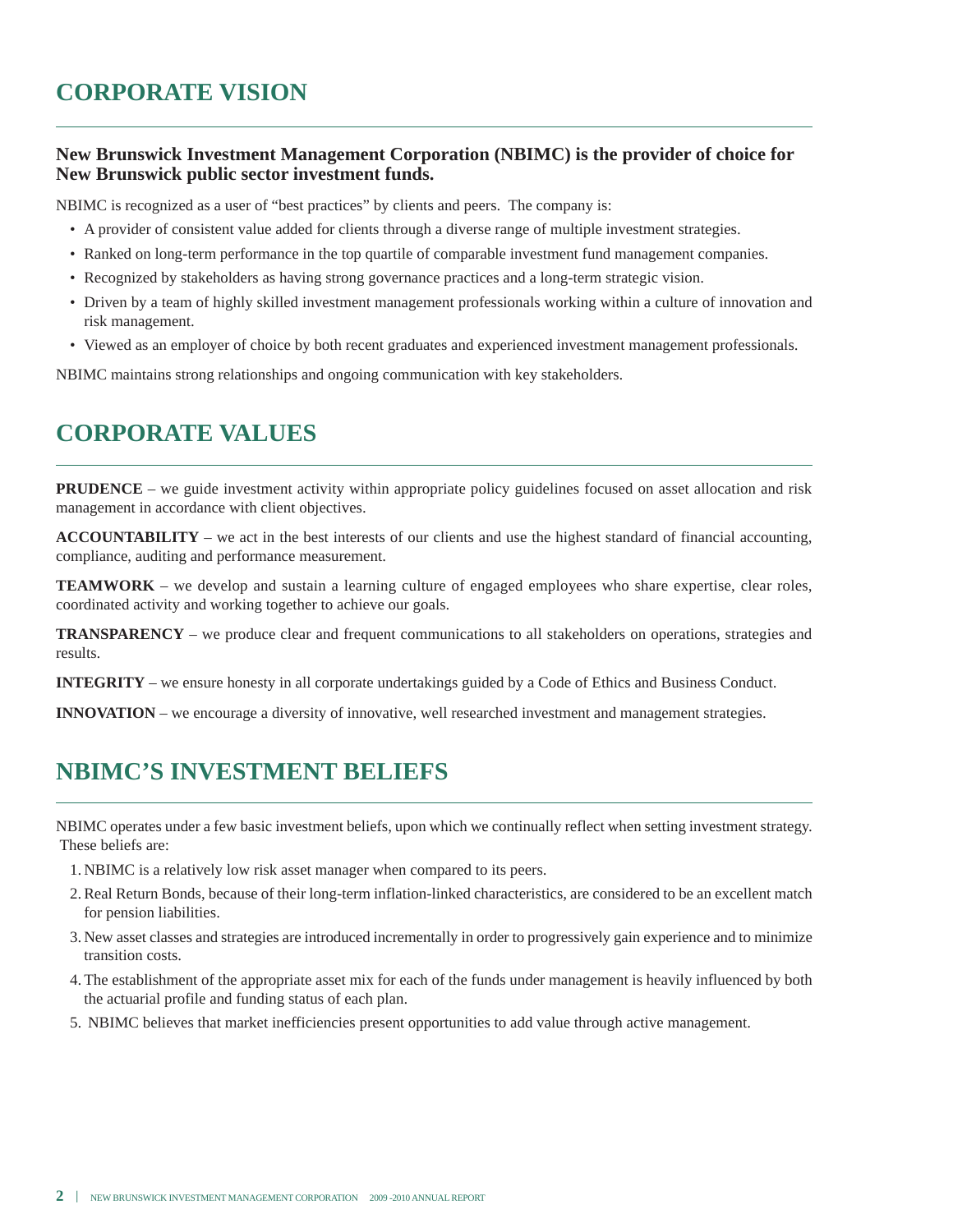# **PUBLIC SERVICE 2009-2010 FINANCIAL HIGHLIGHTS – AS OF MARCH 31, 2010**





|                                | 2010            | 2009                    | 2008            |
|--------------------------------|-----------------|-------------------------|-----------------|
|                                | \$              | \$                      | \$              |
| <b>FIXED INCOME</b>            |                 |                         |                 |
| <b>Nominal Bonds</b>           |                 | 1,258.2 1,037.0 1,275.1 |                 |
| <b>Short Term Assets</b>       | 76.2            |                         | 116.7 205.7     |
|                                |                 | 1,334.4 1,153.6 1,480.8 |                 |
| PUBLIC EQUITY                  |                 |                         |                 |
| Canadian                       | 970.9           | 786.1                   | 980.3           |
| US                             | 537.7           | 391.6                   | 369.5           |
| International                  | 690.7           | 541.0                   | 746.8           |
|                                | 2,199.3         |                         | 1,718.8 2,096.6 |
| <b>INFLATION LINKED ASSETS</b> |                 |                         |                 |
| <b>Real Return Bonds</b>       | 416.7           | 350.5                   | 424.8           |
| Real Estate and Infrastructure | 234.0           | 191.7                   | 226.3           |
| Commodities                    | 0.0             | 74.8                    | 98.3            |
|                                | 650.7           | 617.0                   | 749.4           |
| <b>ALTERNATIVE INVESTMENTS</b> |                 |                         |                 |
| Absolute Return                | 296.2           | 242.6                   | 309.8           |
| Private Equity                 | 107.0           | 107.2                   | 87.4            |
|                                | 403.2           | 349.8                   | 397.3           |
| <b>Total Investments</b>       | 4,587.6 3,839.3 |                         | 4.724.0         |







*Amounts may not add due to rounding*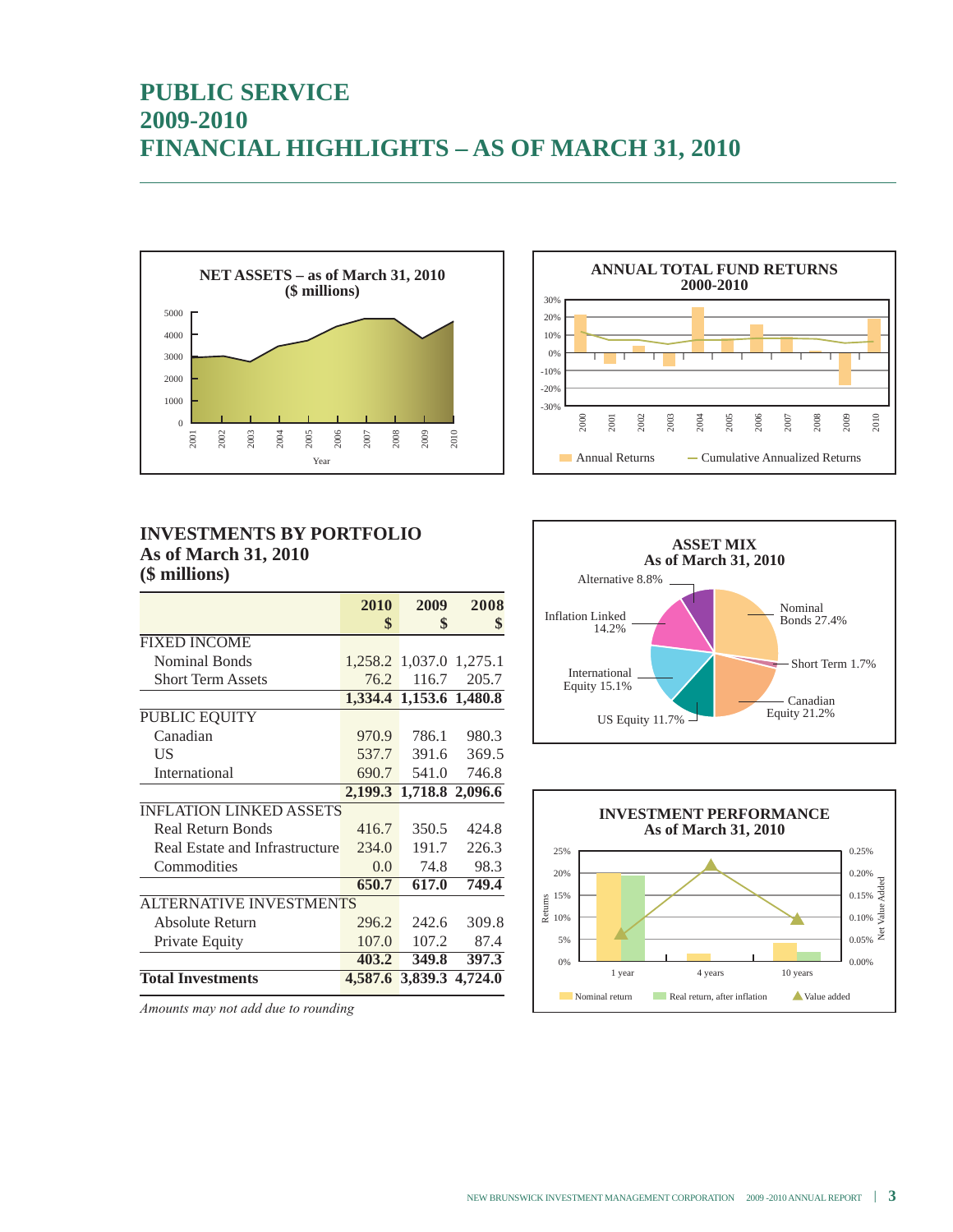# **TEACHERS' 2009-2010 FINANCIAL HIGHLIGHTS – AS OF MARCH 31, 2010**





|                                | 2010          | 2009                    | 2008          |
|--------------------------------|---------------|-------------------------|---------------|
|                                | \$            | \$                      | \$            |
| <b>FIXED INCOME</b>            |               |                         |               |
| <b>Nominal Bonds</b>           | 1,036.1       |                         | 867.6 1,083.5 |
| <b>Short Term Assets</b>       | 61.6          | 95.8                    | 171.5         |
|                                | 1,097.7       | 963.4                   | 1,255.0       |
| PUBLIC EQUITY                  |               |                         |               |
| Canadian                       | 747.7         | 613.8                   | 778.4         |
| US                             | 419.1         | 308.3                   | 293.6         |
| International                  | 535.4         | 424.7                   | 604.1         |
|                                | 1,702.2       | 1,346.8                 | 1,676.1       |
| <b>INFLATION LINKED ASSETS</b> |               |                         |               |
| <b>Real Return Bonds</b>       | 355.5         | 303.7                   | 374.1         |
| Real Estate and Infrastructure | 226.4         | 189.0                   | 227.3         |
| Commodities                    | $0.0^{\circ}$ | 61.4                    | 82.0          |
|                                | 581.9         | 554.2                   | 683.4         |
| <b>ALTERNATIVE INVESTMENTS</b> |               |                         |               |
| Absolute Return                | 239.5         | 199.2                   | 253.6         |
| Private Equity                 | 88.7          | 89.7                    | 73.0          |
|                                | 328.2         | 289.0                   | 326.6         |
| <b>Total Investments</b>       |               | 3,710.0 3,153.4 3,941.1 |               |

*Amounts may not add due to rounding*





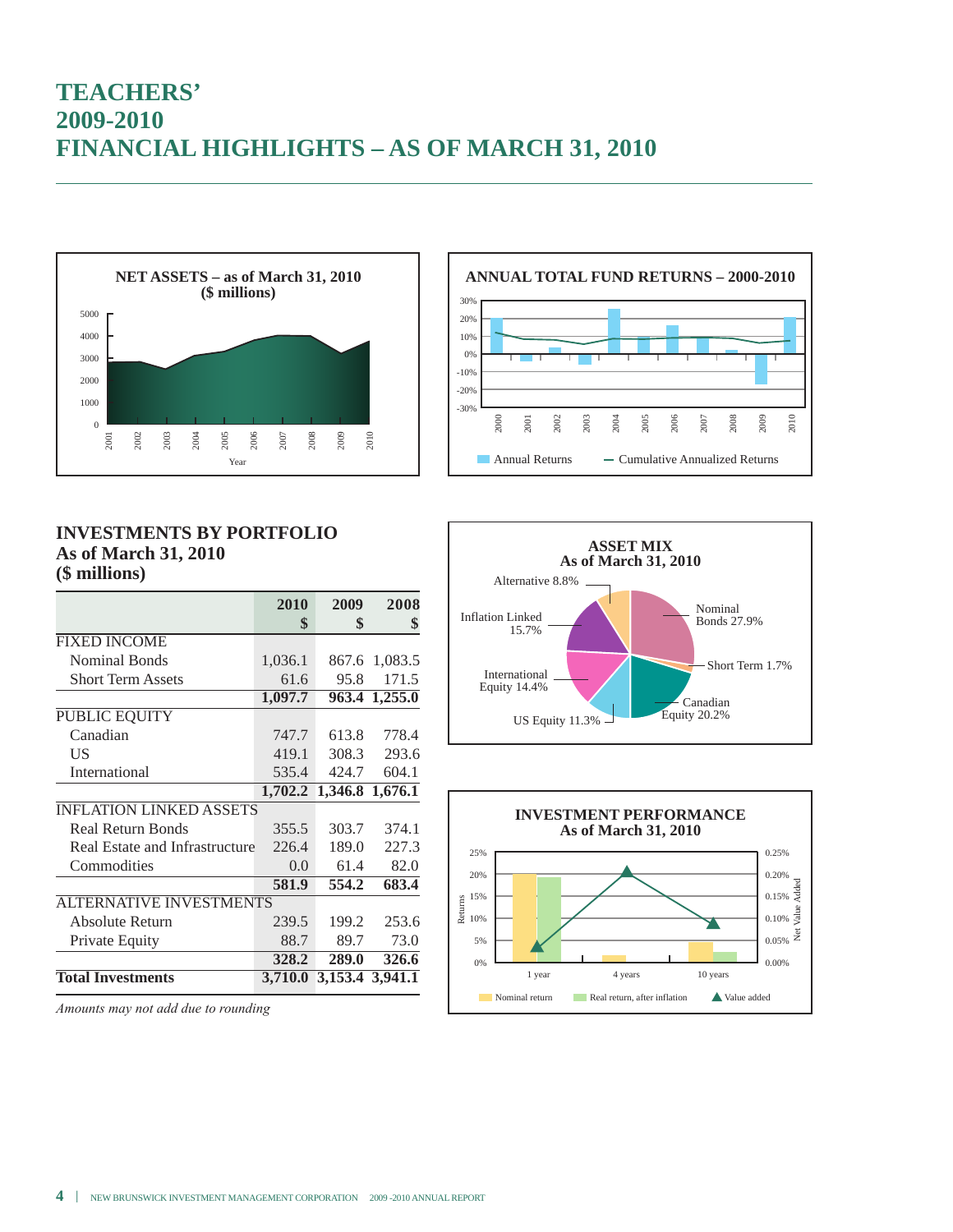# **JUDGES' 2009-2010 FINANCIAL HIGHLIGHTS – AS OF MARCH 31, 2010**





#### **INVESTMENTS BY PORTFOLIO As of March 31, 2010 (\$ millions)**

|                                | 2010 | 2009       | 2008 |
|--------------------------------|------|------------|------|
|                                | \$   | \$         | \$   |
| <b>FIXED INCOME</b>            |      |            |      |
| <b>Nominal Bonds</b>           | 7.4  | 6.3        | 7.7  |
| <b>Short Term Assets</b>       | 0.5  | 0.7        | 1.2  |
|                                | 7.9  | 7.0        | 9.0  |
| PUBLIC EQUITY                  |      |            |      |
| Canadian                       | 5.8  | 4.8        | 6.0  |
| US                             | 3.2  | 2.4        | 2.2  |
| International                  | 4.1  | 3.3        | 4.5  |
|                                | 13.1 | 10.4       | 12.7 |
| <b>INFLATION LINKED ASSETS</b> |      |            |      |
| <b>Real Return Bonds</b>       | 2.5  | 2.1        | 2.6  |
| Real Estate and Infrastructure | 1.4  | 1.2        | 1.4  |
| Commodities                    | 0.0  | 0.5        | 0.6  |
|                                | 3.9  | <b>3.8</b> | 4.5  |
| <b>ALTERNATIVE INVESTMENTS</b> |      |            |      |
| Absolute Return                | 1.7  | 1.5        | 1.9  |
| Private Equity                 | 0.7  | 0.7        | 0.5  |
|                                | 2.4  | 2.1        | 2.4  |
| <b>Total Investments</b>       | 27.3 | 23.4       | 28.7 |





*Amounts may not add due to rounding*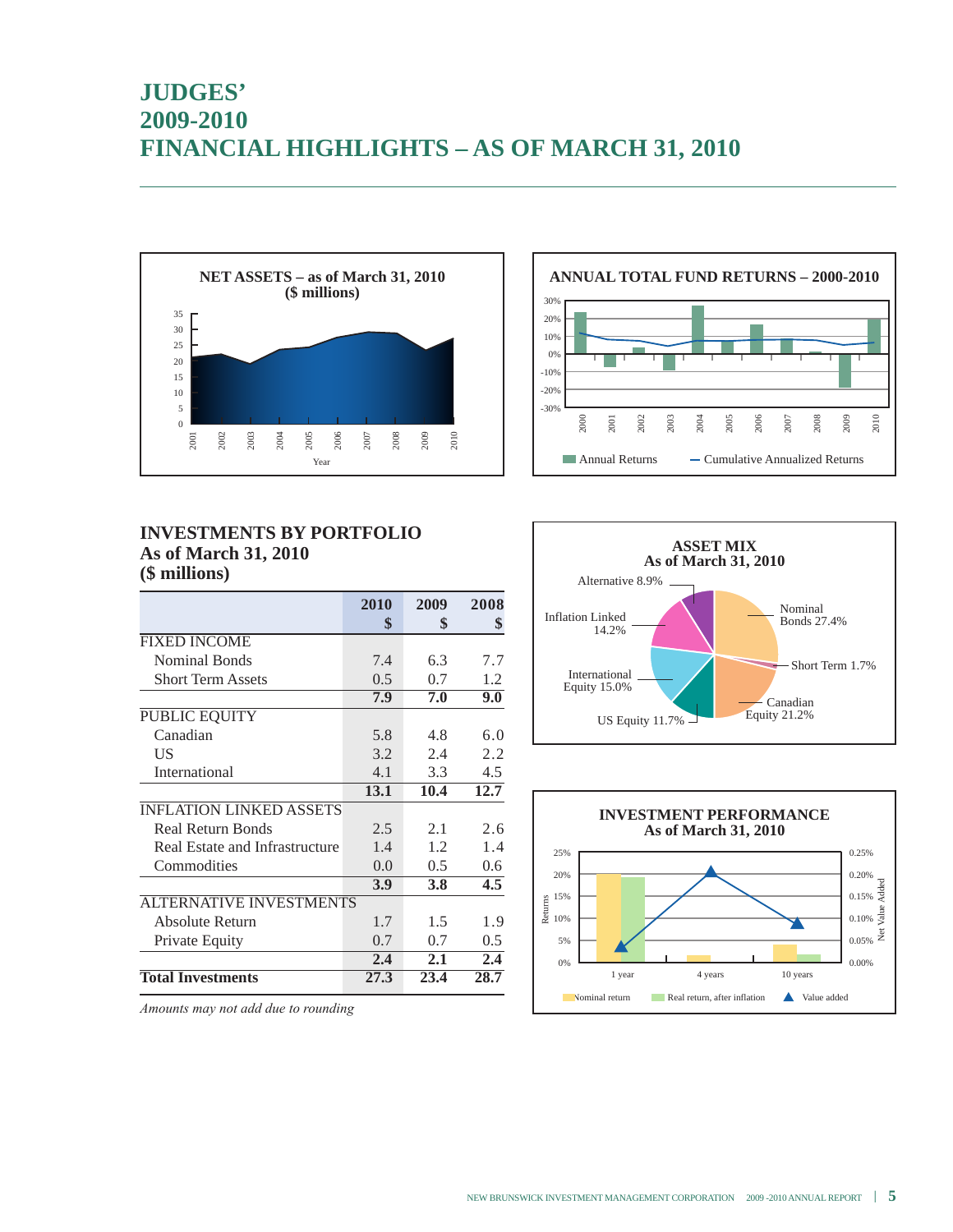# **LETTER TO STAKEHOLDERS**

On behalf of the Board of Directors and staff of NBIMC we are pleased to present the following Fiscal 2009-2010 Annual Report.

Our overall gross nominal rate of return for the year ending March 31, 2010 was 19.94% while our long-term annualized return since NBIMC's inception in 1996 is now 6.50%.

Most importantly our annualized real return (after adjusting for inflation) since inception is now 4.46%. We are very pleased to note that the long-term real return, which had been adversely affected last year by the financial markets crisis, once again exceeds the long-term 4% real return requirement set out by the pension funds'Actuary.

In our annual report to you last year we had noted that our investment portfolios were well positioned for future growth once global markets began to stabilize. During the year our investment portfolios did turn out to be well positioned to take advantage of the strong rebound in public equity markets as the global financial system stabilized and the world began a somewhat uneven economic recovery. We also feel that our relatively conservative investment style provides good protection against potential near term negative effects as this stabilization process continues.

#### **Fiscal 2009-10**

Fiscal 2009-10 was another tumultuous year. The strong improvement in the public equity market favoured companies with smaller market capitalization and those that were thought to be going out of business only months earlier. Markets remained volatile and somewhat uncertain, but improved considerably which resulted in the corporation posting the third highest return since inception.

During the fiscal year, net assets under management increased significantly to \$8.341 billion from \$7.029 billion in the prior year. This increase in assets resulted from \$1.384 billion in net investment earnings, \$150 million in special funding payments from the plans'sponsor, and net pension payouts of \$223 million. Management also successfully added approximately \$15 million of investment earnings through active portfolio management activities versus their benchmarks, which provided the funds with approximately \$4 million in additional net earnings after covering the \$11 million in operating costs for the organization.

Our returns for the year were very respectable versus peer public sector pension plans and we continue to have ample liquidity. The fiscal 2009-10 net cash flow obligation of \$85 million against a total portfolio asset value of \$8.341 billion illustrates our ability to make pension payments well into the future. The ability to make pension payments is also enhanced by having both our nominal bond portfolio and short-term debt securities focused primarily on government securities.

### **Important Accomplishments**

NBIMC achieved a number of important accomplishments during the year:

- Our long-term investment performance once again exceeded the actuarial real return target requirement for the Pension Plans under our management.
- Management realized positive relative value added returns, after covering expenses, for the portfolios through active investment management activities.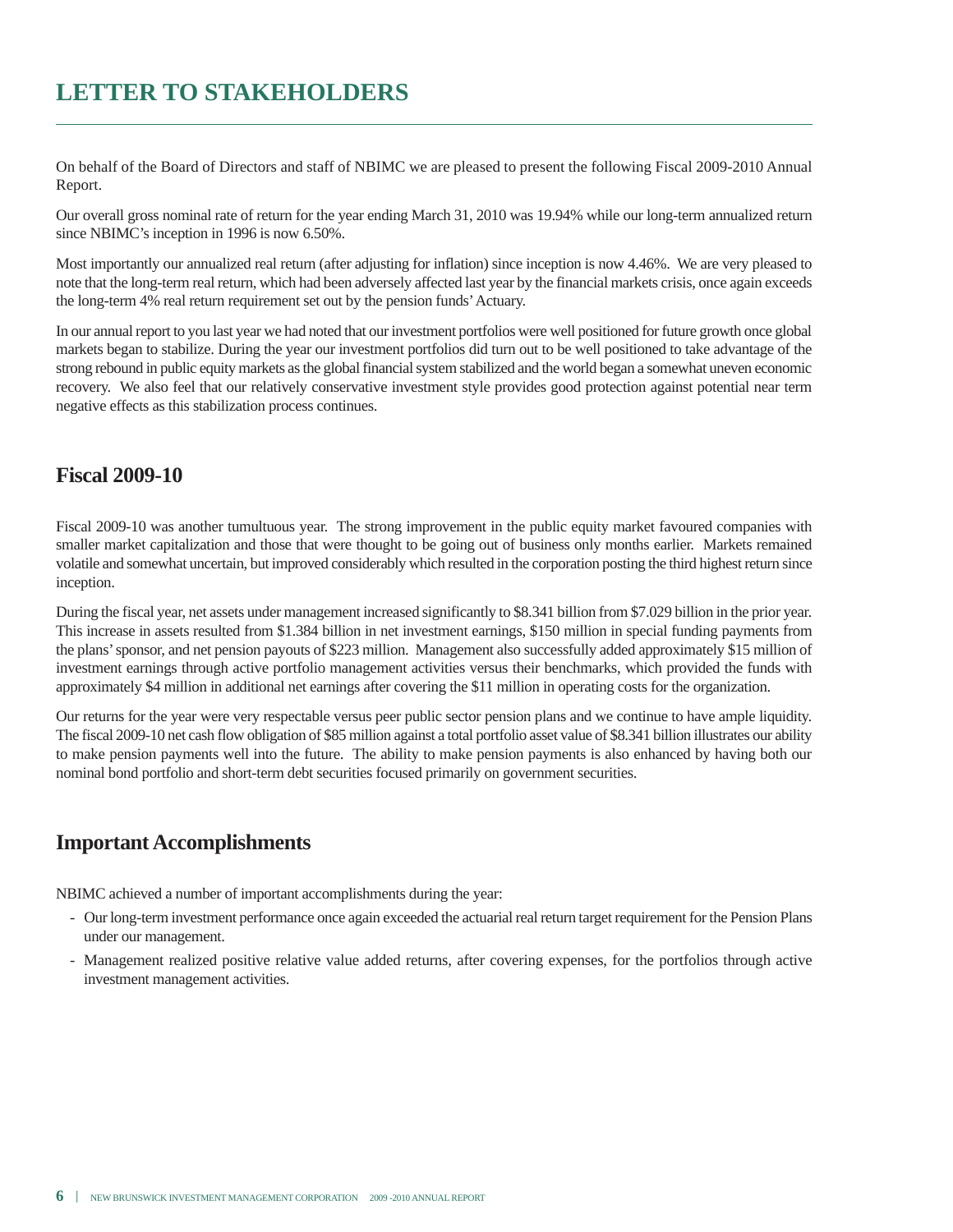- We concluded a fullAsset Liability study, and made subsequent adjustments to the Investment Policy asset mix for the Public Service Superannuation Fund (PSSF) based on an actuarial review received in early 2009. Similar adjustments were subsequently made to the Teachers' Pension Fund (TPF) and Judges' Pension Fund (JPF).
- In coordination with our Internal Auditor, we completed a number of Internal Audit reviews including a fraud risk assessment review and a review of our quantitative risk management system.
- We continued to expand our private markets activity on both a local and global basis.
- The Board of Directors completed a detailed self assessment review and subsequently outlined a series of follow-up improvement objectives.
- The Board of Directors, with the help of the Human Resources and Compensation Committee and an independent industry expert consultant, completed a full compensation review for the organization.
- We developed and tested a pandemic contingency plan as part of our business continuity procedures.
- Management renewed its 5-year Information Technology Strategic Plan.
- We completed a set of companywide workplace environment and leadership surveys.
- The Board of Directors approved and subsequently submitted to the Minister of Finance a lower operating budget for the upcoming 2010-11 fiscal year in-line with our shareholder's fiscal restraint initiatives.
- At the request of the Auditor General, we provided a follow up report with respect to their 2006-07 Governance Audit recommendations.

Further details on NBIMC's mandate, activities and results are contained in later sections of this report.

## **Appreciation of Dedicated Service**

We would like to recognize our Board for their efforts and support to the Corporation during the year. Service on the Board continues to be a major responsibility and a significant commitment which is greatly appreciated.

A special recognition and thank you is warranted for the contribution of four Directors whose terms concluded during the fiscal year. Wiktor Askanas, Réjean Bossé, Sharon MacFarlane and Don Moors all played an important part in helping guide the company through the financial markets challenges of the past few years. We would like to make special mention of Wiktor Askanas, who joined our Board in June 2000, and filled the role of Chair of our Human Resources and Compensation Committee for many years and Sharon MacFarlane, who joined our Board in 1998, and was Chair of our Audit Committee for many years as well.

During the year we also welcomed three new Directors who joined our Board in July of 2009. Ms. Elaine Albert, Mr. Gaston LeBlanc, and Mr. Ronald Maloney are welcomed additions to the team and we look forward to their continued involvement. At the time of writing we have also welcomed Mr. Darren Murphy as a Director in his new ex-officio capacity as Vice President, Finance and Chief Financial Officer at New Brunswick Power Holding Corporation.

On behalf of the Board we also wish to thank our team of professionals at NBIMC for their diligence and hard work. Their persistence and capable focus on our long-term investment strategy, in the face of the financial markets crisis, has driven the continued successes we outline in this report.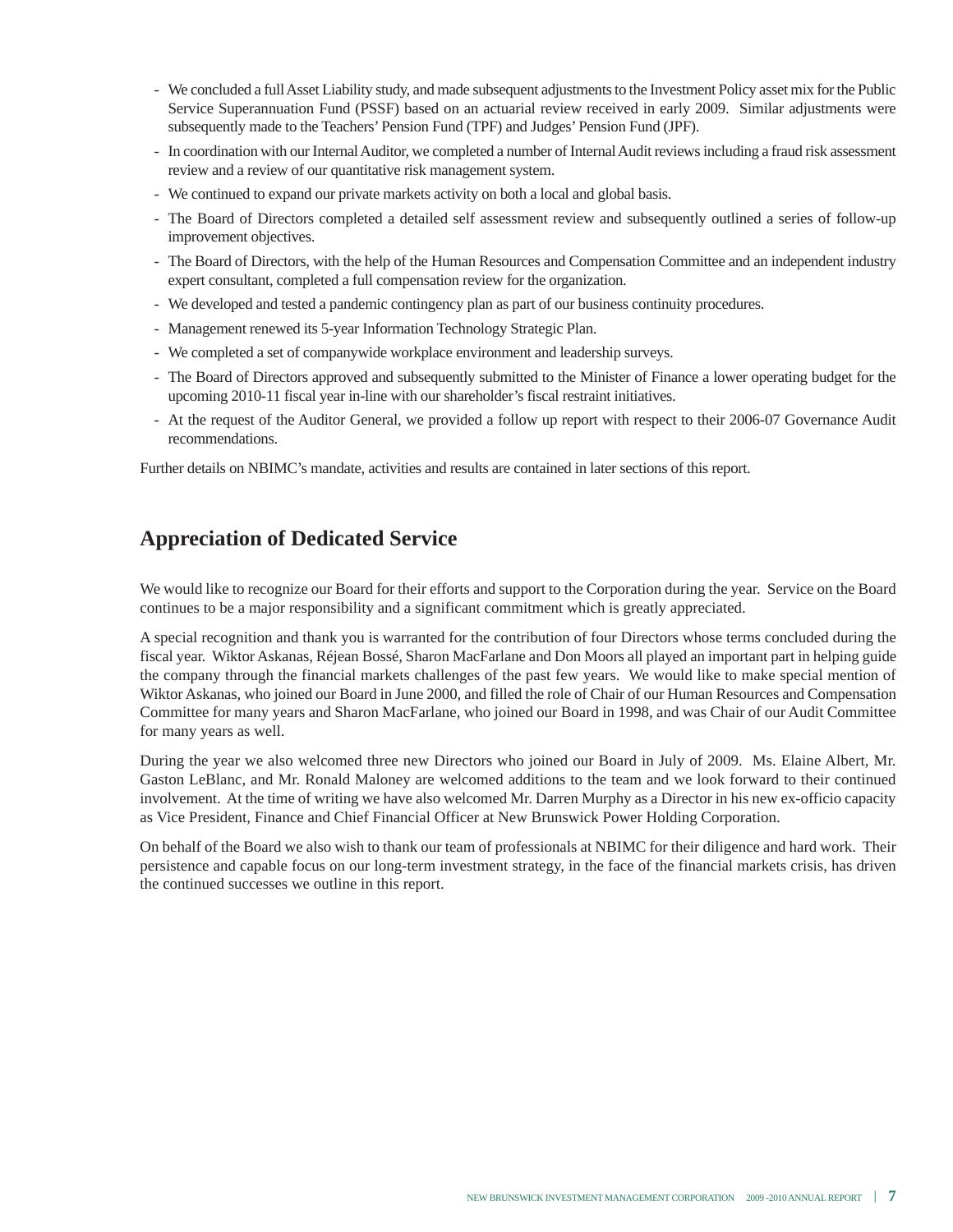## **Outlook**

In May of last year we had divided the financial market downturn we had been experiencing into two related crises: first a financial markets crisis of confidence triggered by the collapse of a large U.S.-based investment bank, followed secondly by a quick severe economic slowdown due to a contraction of consumer consumption and the lack of financial capital.

At this time we have witnessed a significant improvement of financial markets performance primarily due to the unprecedented coordinated action of the world's governments and central banks to provide very cheap liquidity and significant economic stimulus. While economic conditions have also improved, unemployment and housing market troubles in the United States continue to negatively affect market sentiment. These concerns in combination with the sovereign debt issues affecting many regions have a number of people still concerned for the future.

We are currently in the process of reviewing recently received updated actuarial reports for both the TPF and PSSF, and will be conducting a full asset-liability analysis for each pension fund during the upcoming fiscal year. This analysis will be used to ensure we continue to prudently meet each Plan's long-term actuarial return goals in a risk controlled fashion.

As we have noted in the past, due to the mature nature of the pension plans under our management, investment returns will need to continue to play a large part in helping to pay the pensions of the future. We remain confident that our strategy, people and processes can continue to meet the long-term goals of our stakeholders and continue to look forward to the opportunities and challenges ahead.

Sincerely,

Gilles Lepage Chairperson

John A. Sinclair President and Chief Executive Officer Chief Investment Officer

*May, 2010 Fredericton, New Brunswick*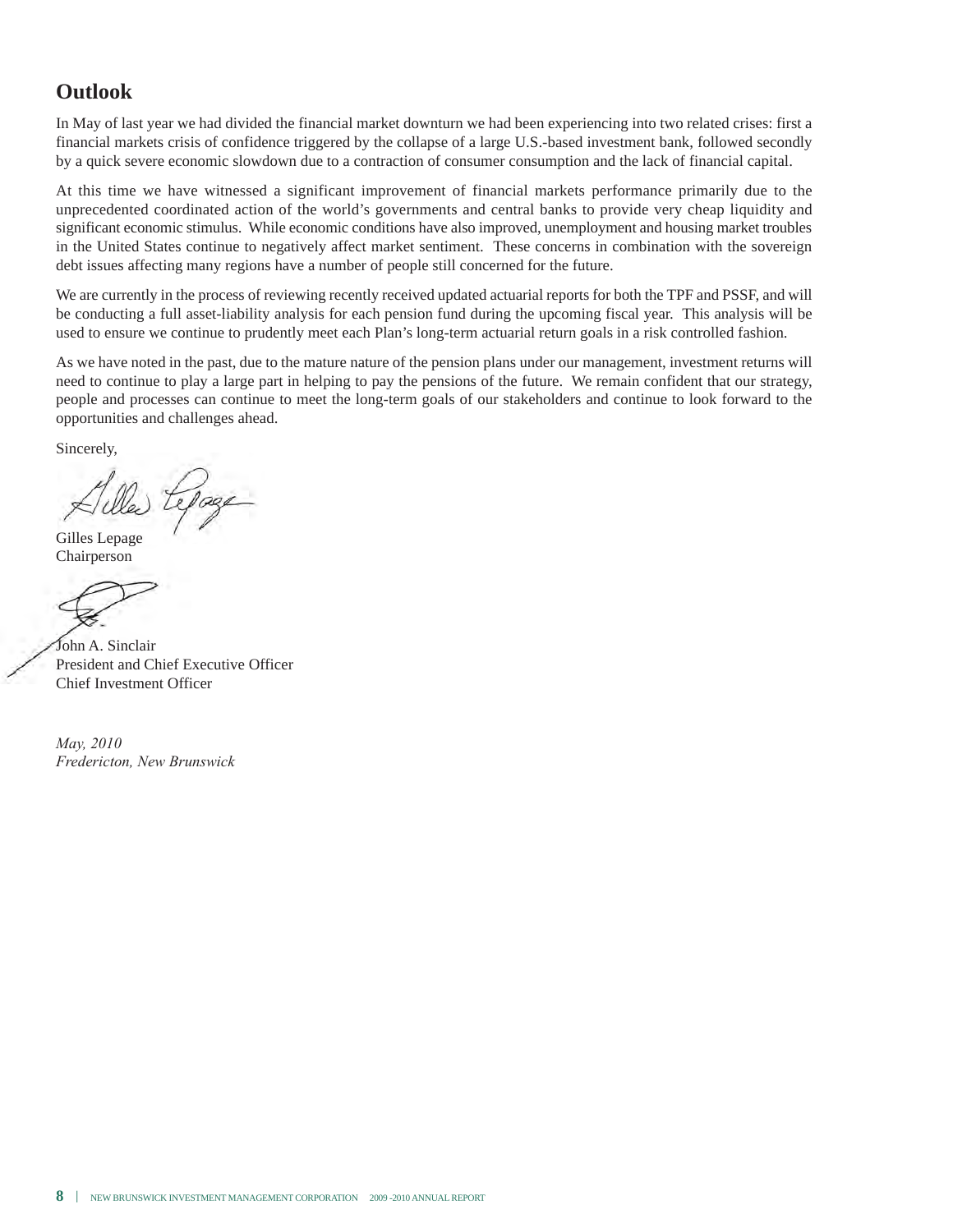# **PLAN AND CORPORATE GOVERNANCE**

NBIMC is a Crown corporation, which was established under the *New Brunswick Investment Management Corporation Act* (the "Act") of 1994. NBIMC is primarily responsible for providing investment-counseling services and to act as trustee for the three pension funds currently under management.

The Province of New Brunswick is the sole sponsor for the funds under management and is responsible for pension plan design, which includes the levels of contribution and benefits, and benefit administration.

The selection process and duties of the NBIMC Board of Directors are outlined in the Act. Governance of the organization is the primary consideration of the Board which acts solely in a fiduciary capacity as Trustee for the funds under management. Board members do not represent any specific stakeholder interest. The Board ensures that all of NBIMC's transactions are conducted on a purely commercial basis, and that decisions and actions are based on sound business practices.

The Board is responsible for the stewardship and strategic direction of NBIMC and its investments. Its duties include establishment of the corporate mission, vision and values, maintaining an effective relationship with the President, and oversight of the business planning process, financial position and results, risk management, internal controls and information systems, human resources, communications and stakeholder relations. To ensure its on-going effectiveness, the Board performs a biennial self-assessment against these responsibilities.

The Board is assisted in its endeavors by the efforts of three Committees: the Audit Committee, the Human Resources and Compensation Committee and the Governance Committee. Day-to-day management of NBIMC is delegated to the Chief Executive Officer, while investment related matters are delegated to the Chief Investment Officer.



The Audit Committee oversees the financial affairs, including the selection of accounting policies to be followed in the preparation of financial statements, the systems of internal controls and management information, financial risks, and the relationships with the external and internal auditors.

The Human Resources and Compensation Committee annually conducts a performance appraisal for the President. They also oversee changes to the Compensation Philosophy, compensation and benefits, incentive plans and organizational structure as well as monitor management's compliance with employment, regulatory and legislative matters.

The Governance Committee annually reviews the terms of reference for the Board and each committee, all Board policies and the Nomination Guidelines for new directors to ensure that they continue to meet evolving corporate governance best practices. They also oversee the Director Orientation and Education programs and the Code of Ethics and Business Conduct. The biennial Board self-assessment process is facilitated by the Governance Committee.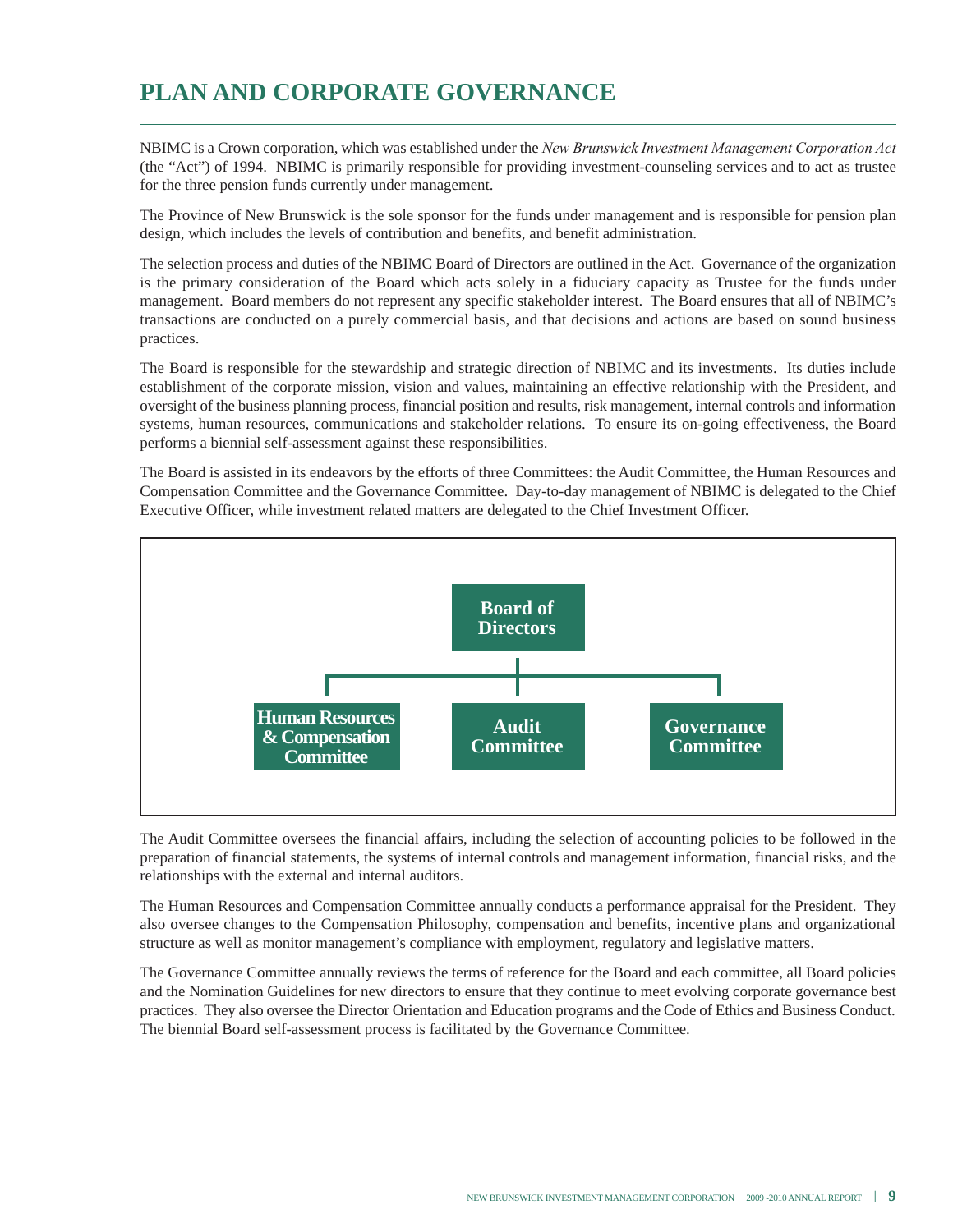Information about our corporate governance practices is available on our website at www.nbimc.com. This includes: our governing statutes, by-laws, Board composition, Board and Committee Terms of Reference, Nomination Guidelines, Director Orientation and Education Policy and Code of Ethics and Business Conduct.

#### **Board Attendance**

| <b>Appointed Director</b> <sup>1</sup> | Board <sup>2</sup> | <b>Audit Committee</b> | <b>Governance</b><br><b>Committee</b> | <b>Human Resources &amp;</b><br><b>Compensation Committee</b> |
|----------------------------------------|--------------------|------------------------|---------------------------------------|---------------------------------------------------------------|
| Gilles Lepage                          | 7/8                | 0/4                    | 2/4                                   | 5/7                                                           |
| Elaine Albert <sup>3</sup>             | 4/6                | 2/3                    | n.a.                                  | n.a.                                                          |
| Wiktor Askanas <sup>4</sup>            | 1/1                | n.a.                   | n.a.                                  | 2/2                                                           |
| Joel Attis                             | 7/8                | n.a.                   | 4/4                                   | 7/7                                                           |
| Réjean Bossé <sup>4</sup>              | 2/3                | 4/4                    | n.a.                                  | n.a.                                                          |
| Marc-Antoine Chiasson                  | 6/8                | 3/4                    | n.a.                                  | n.a.                                                          |
| Gaston LeBlanc <sup>3</sup>            | 3/5                | 2/3                    | n.a.                                  | n.a.                                                          |
| Ronald Maloney <sup>3</sup>            | 5/5                | n.a.                   | n.a.                                  | 2/2                                                           |
| Don Moors <sup>4</sup>                 | 3/3                | 1/1                    | n.a.                                  | n.a.                                                          |
| Cathy Rignanesi                        | 6/8                | 4/4                    | 2/2                                   | n.a                                                           |
| Richard Speight                        | 6/8                | n.a.                   | 4/4                                   | n.a.                                                          |
| Reno Thériault                         | 8/8                | n.a.                   | n.a.                                  | 7/7                                                           |
| Michael Walton                         | 6/8                | n.a.                   | 3/3                                   | 7/7                                                           |

The Board of Directors also includes three ex-officio members: the President of NBIMC, the Deputy Minister of Finance (non-voting), and the Vice-*President of Finance of the New Brunswick Power Holding Corporation.*

*² 7 regular meetings and 1 special meeting*

*³ Appointed to the Board on July 1, 2009*

*<sup>4</sup> Term expired*

The Board welcomed three new appointees in fiscal 2009-10 and accordingly, conducted an in-depth director orientation meeting in accordance with its Director Orientation and Education Policy. The Director Orientation Program assists new directors in understanding the mandate and stakeholders of NBIMC. A significant focus of the initial new director orientation is to explain the roles and responsibilities of the Board and the Board committees. It also outlines NBIMC's organizational structure, introduces the senior leadership team, and provides a primer on the pension and investment industries.

On-going director education includes exposure to relevant news and articles of interest as well as a program of educational meetings. Four education meetings were held in fiscal 2009-10. These meetings addressed the topics of asset liability modeling and research activities supporting the asset mix decision, private equity investing, internal risk monitoring processes, International Financial Reporting Standards and the external audit process.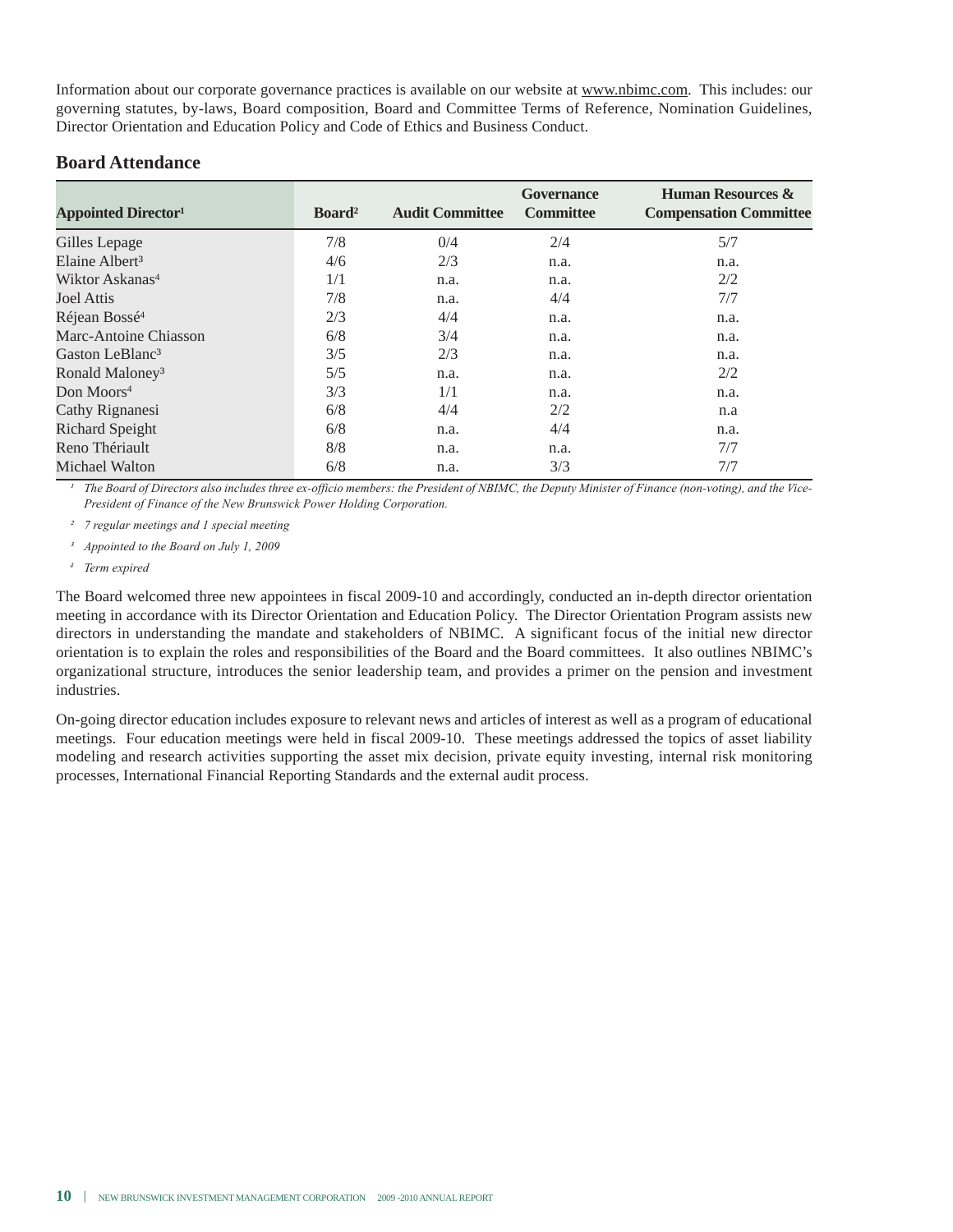# **MANAGEMENT'S DISCUSSION & ANALYSIS**

*Management's Discussion & Analysis (MD&A) is provided to enable the reader to interpret the material trends, the results and the financial condition of the pension funds. Key elements of the pension funds' annual financial statements are explained and this MD&A should be read in conjunction with these annual financial statements and related notes.*

*As well, this MD&A may contain forward-looking statements reflecting management's objectives, outlook and expectations which involve risks and uncertainties. Forward-looking statements are usually preceded by words such as "believe", "expect", "may", "could", "intend", "continue" and "estimate". We caution readers not to place undue reliance on these statements as a number of important factors could cause our actual results to differ materially from the expectations expressed in such forward-looking statements.*

### **Asset Mix**

The development of the asset mix for each plan is highly dependant on the actuarial liability profile of the underlying pension plan. The respective asset mix is designed to provide annualized long-term returns that will exceed the actuarial return requirement for each plan, with the least amount of risk.

As noted in last year's report, NBIMC had received an actuarial valuation for the Public Service Superannuation Plan as at April 2008. During this past fiscal year we conducted an asset liability analysis for the Public Service Superannuation Fund (the "PSSF") based on the updated liability characteristics and funding position of the plan. The Board subsequently approved two adjustments to the PSSF asset mix to provide further downside risk protection particularly in periods of financial markets crisis.

The first change resulted in the gradual elimination of the foreign currency hedge overlay of our international investment exposure during the later portion of the fiscal year. While our foreign currency hedging program has added significant value over the past few years, the Canadian dollar has suffered from a flight to quality move to the currencies of the larger developed market countries such as the United States and Japan in times of crisis. We recognize that by not hedging the somewhat limited amount of our foreign exposure in our portfolios, we may suffer in the short-term from the continued appreciation of the Canadian dollar but are willing to trade that off for the protection we gain in times of crisis. Examples of this type of crisis protection were validated by the interim market crisis that occurred in Dubai and Greece during the fiscal year.

The second asset mix change that was made during the year was the elimination of the previous 2% allocation to commodity assets in our inflation linked assets portfolio. Our original investment in commodities was made in 2004 to help hedge the inflation indexed exposure in the pension plan liabilities and provide additional diversification benefits. Our decision to remove this exposure was based on two reasons. First, the updated liability profile suggested a lower allocation to inflation indexed assets was required. Secondly, commodities became very correlated to public equity assets, particularly during the financial market crisis, and therefore have failed to provide the diversification benefit originally anticipated. The 2% commodity allocation was reallocated equally to our nominal bond and private equity asset classes as determined through our asset liability analysis.

As has been mentioned in an earlier section, we have recently received an updated actuarial valuation for both the Teachers' Pension Plan and the Public Service Superannuation Plan as at April 2009. We have begun our asset liability analysis process to begin to determine if any additional asset mix changes are warranted in light of the revised liability profiles and refresh our view with respect to long-term financial markets conditions.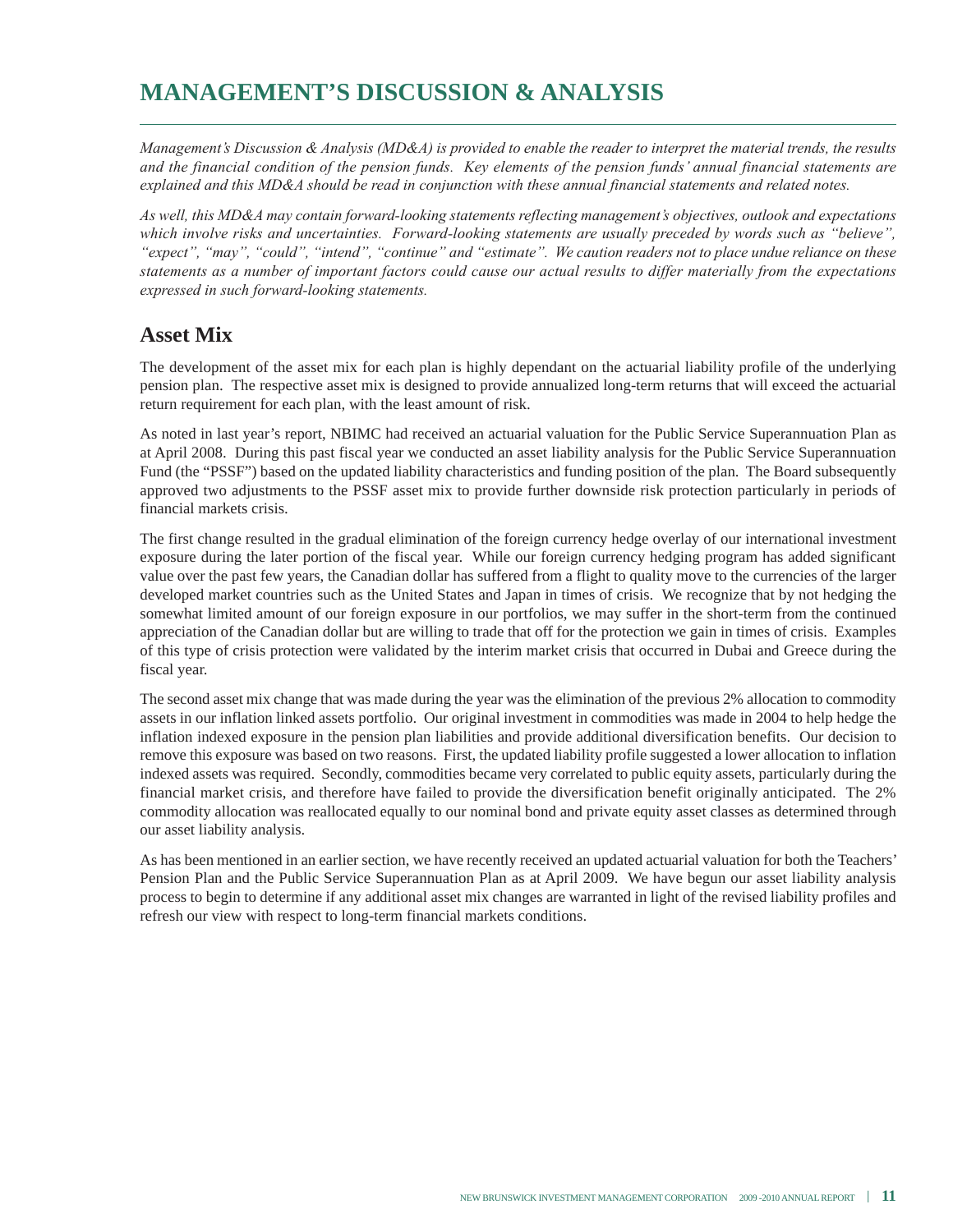## **Investment Performance**

The two main objectives, in terms of investment performance, that NBIMC focuses on are the actuarial return requirements of the funds and adding value through active management strategies.

The first objective is in regards to both the nominal and real return of the funds versus the actuarial return requirement that has been determined necessary to appropriately fund each pension plan. This return is a function of the asset mix development process which was discussed in a prior section. Our overall nominal return of 19.94% and real return of 19.47% for the fiscal year was above both our nominal and real return actuarial hurdles.

The majority of the performance during the year came about through the strong returns realized in the public equity markets and our allocation to public real estate securities. Our fixed income and real return bond portfolios also contributed solid returns during the year, and the foreign currency exposure hedging activity provided a strong contribution by offsetting the Canadian dollar's rebound during the earlier half of the year.

Our short term assets and absolute return portfolio returns were lower than in prior years, primarily due to the low level of short-term interest rates that was experienced during the year as central banks maintained their very low interest rate policies.

The private equity and real estate portfolios reported weaker returns, primarily due to the lag in the valuation reassessment process that has taken place since the financial markets crisis and a weakening in the foreign currency values in which these investments were made. While these returns were negative, there were no significant asset impairment issues in these portfolios, and we expect that their values will normalize in conjunction with economic growth.

The specific performance of each NBIMC asset portfolio and its respective benchmark is outlined in the table below.

#### **Fiscal 2009-10 Rates of Return,**

*calculated in Canadian dollars*

|                                  | <b>Portfolio Return</b> | <b>Benchmark Return</b> |
|----------------------------------|-------------------------|-------------------------|
| Fixed Income                     |                         |                         |
| <b>Nominal Bonds</b>             | 4.12 %                  | 1.67 %                  |
| <b>Short Term Assets</b>         | 1.38                    | 0.33                    |
| <b>Public Equity</b>             |                         |                         |
| Canadian                         | 42.65                   | 42.15                   |
| <b>United States</b>             | 20.43                   | 20.70                   |
| <b>MSCI EAFE</b>                 | 24.19                   | 24.52                   |
| <b>Inflation Linked Assets</b>   |                         |                         |
| <b>Real Return Bonds</b>         | 12.07                   | 10.47                   |
| Real Estate/Infrastructure       | 44.27                   | 51.31                   |
| Commodities                      | 7.43                    | 6.03                    |
| Alternative Investments          |                         |                         |
| Absolute Return                  | 1.71                    | 0.33                    |
| Private Equity                   | (16.44)                 | 23.04                   |
| <b>Investment Portfolio</b>      | 18.05                   | $17.85*$                |
| Foreign Exposure Hedging Overlay | 1.89                    |                         |
| <b>Total Portfolio</b>           | 19.94 %                 |                         |

*\* Board approved benchmark returns are equal to the benchmarks in the Schedule of Composite Performance calculated in accordance with Global Investment Performance Standards ® and net of an adjustment for private market investments made within the most recent 4 year period.*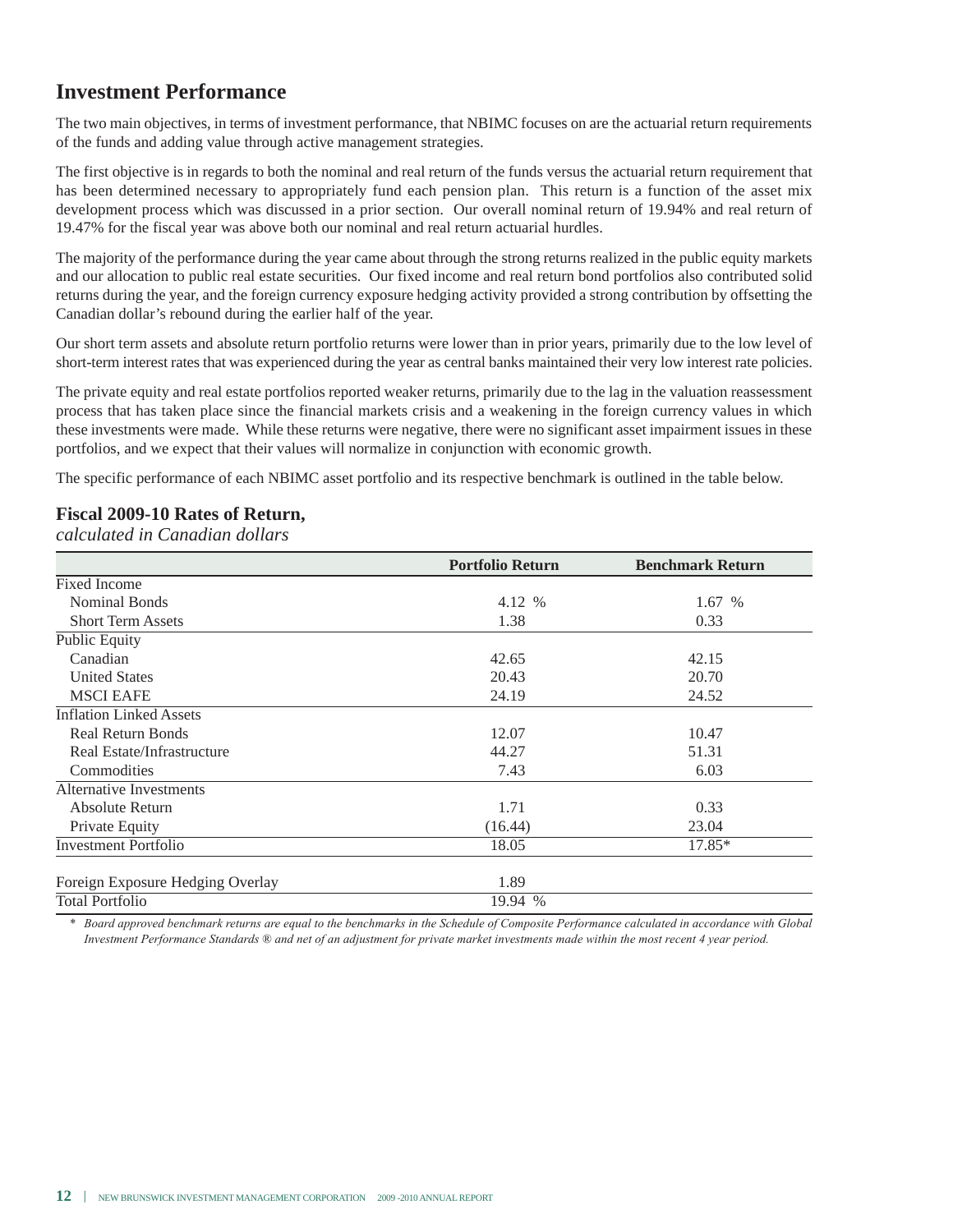The **primary performance objective**, as outlined by the plan actuary, is to achieve a long term real return (i.e. return after inflation) objective of at least 4%. This is the most significant hurdle that we measure our performance against and is the primary factor in the security of the pension plan benefits.

We are very pleased to point out that our long-term annualized real return since NBIMC's inception is now 4.46%. As pointed out in the chart below, the long-term real return which was adversely affected last year by the financial markets crisis is once again greater than the long-term 4% real return requirement set out by the pension funds'Actuary.



Our **second investment performance objective** is to add value, above our various asset class benchmarks, through active management strategies. This value added, relative to benchmark, is expected to first cover all of NBIMC's operating costs, and subsequently targeted an additional 42 basis points per annum to each fund.

Our active management activities returned to adding value during a very difficult period over the past few years. These activities added 20.1 basis points of gross value and 5.2 basis points of net value, or approximately \$4.0 million, after covering all of the organization's operating costs.

Our longer-term four year average annual value added return, net of costs, was approximately 17.6 basis points per annum or approximately \$65.1 million in additional value over the four year period. The four-year term remains the most significant term used to measure our active management performance and is selected to represent a more consistent longer term measure.

It is important to note that it has been very difficult to add value over the prior two years. NBIMC's primary active investment activity is to differentiate between the securities in specific companies that we find attractive, versus those that we do not. This differentiation activity became very challenging during the financial markets crisis of fiscal 2008-09, as many investors headed to the perceived safety and liquidity of government securities and unfortunately did not necessarily care what securities they were selling in the process. This breakdown in fundamental decision making continued in a different path during the past fiscal 2009- 10 period as many investors, looked to invest in companies with small market capitalization and those that were thought to be going out of business only months earlier. Our expectation is that we should be able to return to a period of more consistent active management activity as the global economy and financial markets continue to normalize.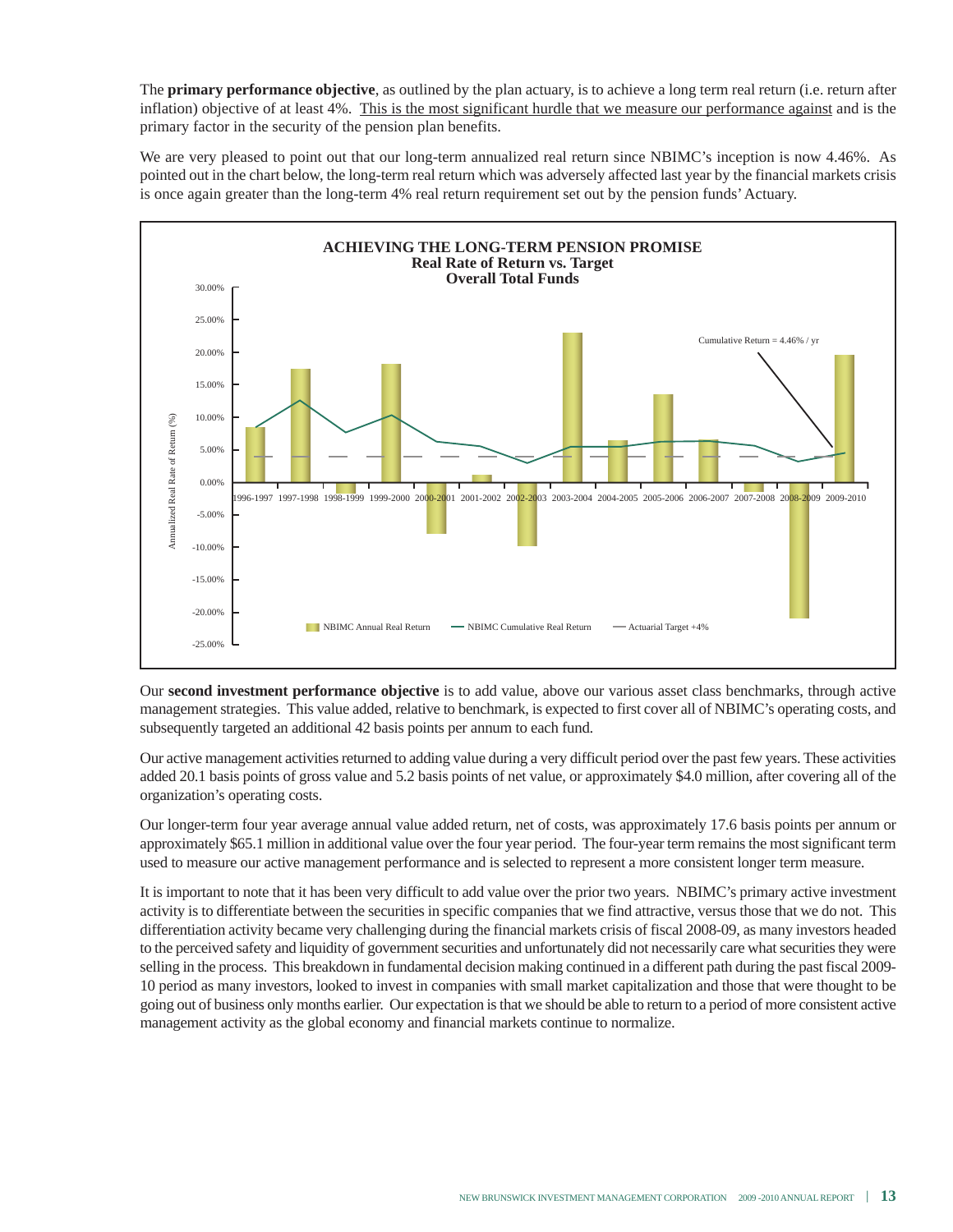The following chart illustrates both the relative value added and success rate from NBIMC's active management activities over the past eight years. It is broken down in terms of operating costs and excess (or net) value added performance.



NBIMC also prepares and presents Schedules of Composite Performance Results for each of the pension funds under management. These audited schedules are prepared in compliance with the Global Investment Performance Standards (GIPS®) and are available on our website, www.nbimc.com, when completed.

### **Risk Management**

NBIMC and the Pension Funds face a number of risks in attempting to fulfill their mandates. Our disciplined risk management focus is a critical part of NBIMC's investment management activities. Risk management is a key element in ensuring stability in both pension plan contributions and benefits, and making sure that our active investment management activities do not bring undue risk to the Plans' assets. All investment decisions are made in a risk context that not only focuses on the expected returns of our activities but also on the potential gains or losses that could be realized by those activities.

Although management has the primary responsibility for managing risk, under its terms of reference, the Board of Directors is responsible for understanding those risks and the systems that management has put in place to mitigate and manage those risks. In this context, the Board has communicated guidelines to management's investment discretion in the Statements of Investment Policy for each Pension Fund found on the NBIMC website.

Within the Board structure, the Audit Committee focuses specifically on understanding and oversight of financial risks and risks relating to the systems of internal controls and financial reporting as well as fraud risk. The Human Resources and Compensation Committee focuses on risks relating to the leadership of the President, the ability to attract and retain qualified and motivated staff, leadership development and succession plans, and the overall prudence and sound business practices in Human Resource matters. The Governance Committee focuses on the leadership and effectiveness of the Board and the reputation and public image of the Corporation.

NBIMC has developed an Enterprise Risk Management Framework that can be found on our website at http://www.nbimc.com/Investments/EnterpriseRisk.aspx . The Board evaluates management's assessment of each of the risks identified in the Framework on a quarterly basis.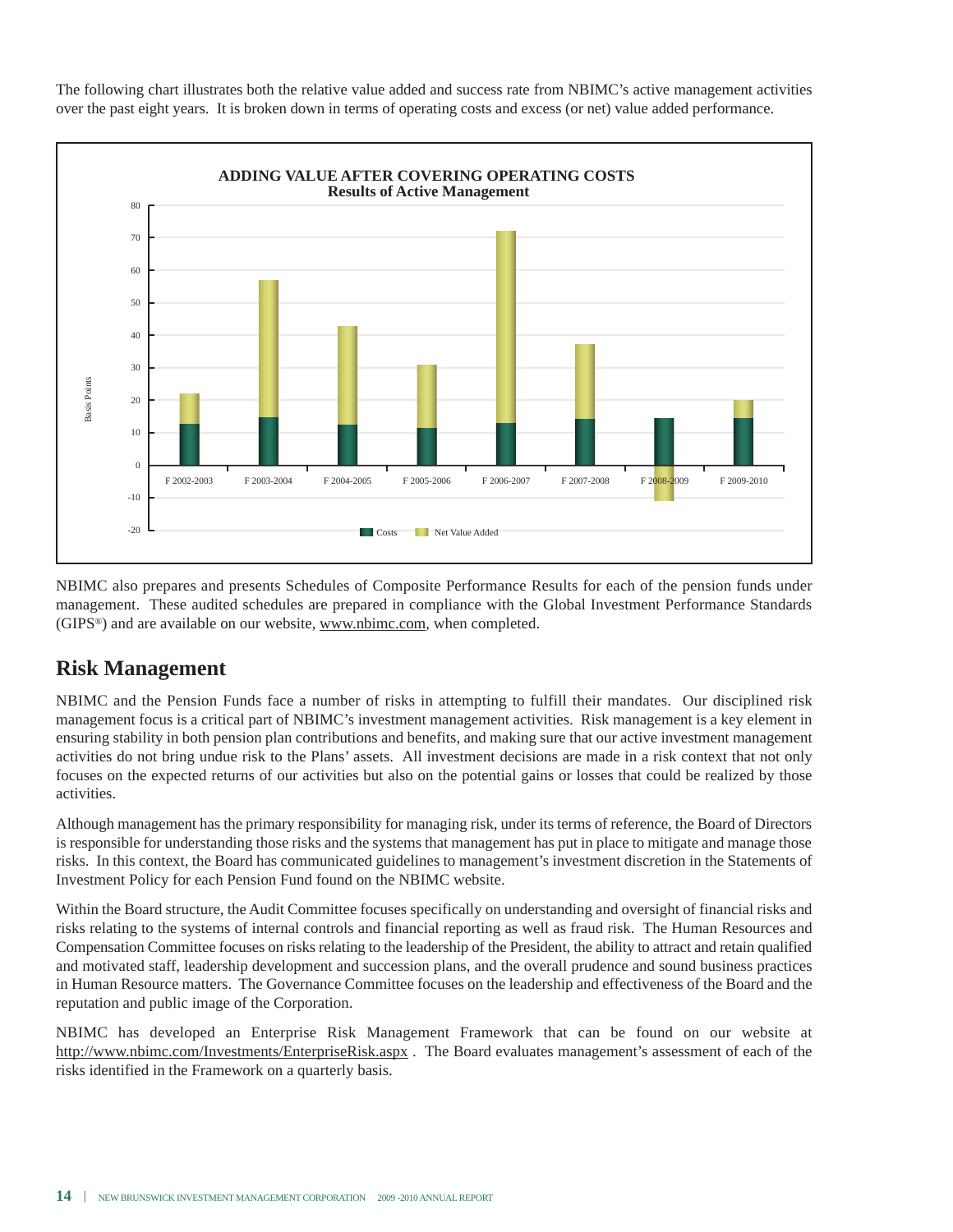The Audit Committee has engaged an internal audit service provider (a firm external to NBIMC) to conduct reviews and provide advice on the effectiveness of NBIMC's internal controls and processes. Internal audit reviews conducted in the current fiscal year have covered the following areas:

- internal capital at risk monitoring processes;
- business continuity planning and disaster recovery preparedness;
- expense payments and reimbursements; and
- fraud risk assessment.

These reviews did not uncover any significant weaknesses; however, they have been helpful in fine-tuning our processes to increase efficiency and effectiveness.

Management also uses a number of internal committees to focus on risk management, including the Investment Risk Management Committee (IRMC), Trade Management Oversight Committee (TMOC), Information Technology Risk Management Committee (ITRMC) and the Recovery Management Team (RMT), as well as an Occupational Health & Safety Committee. These staff committees are comprised of a cross-functional membership, including management and non-management positions, providing a rich opportunity for sharing perspectives and insights.

The IRMC monitors investment risk measures, considers risks associated with new investment strategies and products and proposes procedures to measure and monitor investment risk, subject to the approval of the Chief Investment Officer and within the parameters established by the Board.



TMOC is responsible for monitoring our trading policies and practices, including broker selection, to ensure we receive the best trade execution possible with well managed counterparty risk.

ITRMC provides guidance to the Information Technology Department about IT risks, issues and future direction. This committee also includes one volunteer senior IT executive external to NBIMC who shares alternative IT environment experiences.

The RMT is responsible for developing and implementing the Business Continuity Plan including disaster recovery. RMT meets semi-annually to discuss possible disaster scenarios and may use passive and active tests to practice response protocols. This year, a particular focus was on departmental contingency planning in anticipation of a potential flu pandemic.

Finally, the Occupational Health & Safety Committee is responsible for considering physical environment risks to the continued health and safety of our staff.

## **Operating Costs**

NBIMC's operating costs are recovered from each pension plan under management on a pro-rata basis as per typical commercial investment management arrangements. They are therefore an important element to be deducted in the determination of the final net returns for assets under management. When comparing performance between funds it is important to ensure one is comparing net fund returns, not gross returns. Lower costs result in higher comparative returns and help to maximize the assets that are available to pay pension benefits.

Our expenses encompass all of the costs incurred by NBIMC to act as trustee for each pension fund, to manage the applicable assets, and to deploy our active management strategies. Cost minimization is an extremely important focus as it directly impacts each fund's net investment return, and is especially relevant in the current environment of lower return expectations across most asset classes. NBIMC's active management performance is measured on a net basis after all of NBIMC's operating costs are accounted for.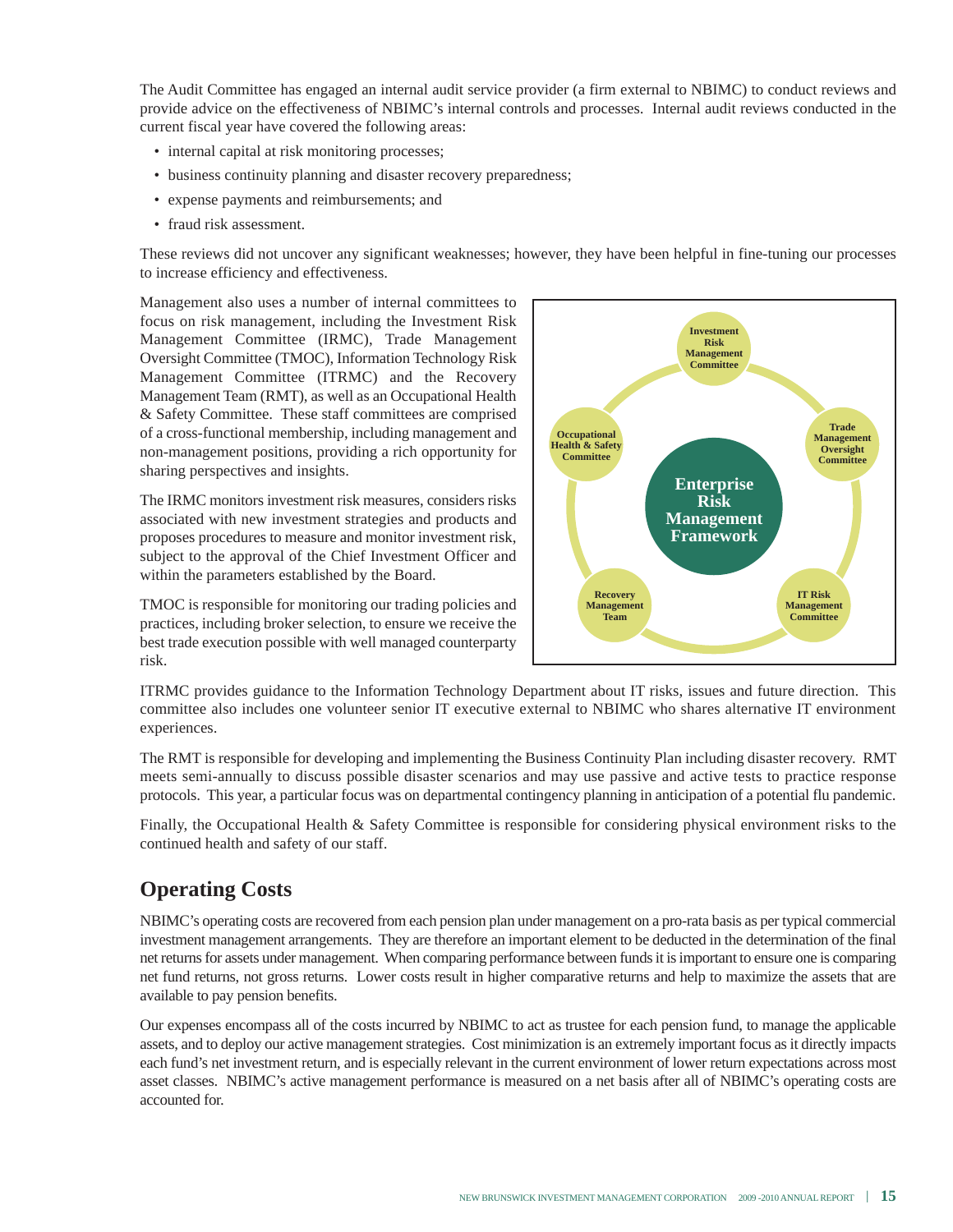Typical investment industry practice is for managers to state their annual operating costs as a percentage of average assets under management. In our case this would represent approximately 0.149% (14.9 basis points) versus 0.146% last year. Absolute operating expenses of approximately \$11.3 million were about \$0.1 million lower than last year and represent the second consecutive decline in year over year expenses.

Variable expenses, such as external management fees and securities custody expenses which reflect levels of average assets under management, account for approximately \$0.5 million of lower costs. This savings was substantially offset however by variable compensation costs resulting from improved investment performance *(see "Compensation Discussion & Analysis" following)*.

There are a number of ways that we attempt to benchmark the amount of our expenses versus peer fund managers. First of all we continue to compare favourably from internally conducted comparisons of information that becomes publicly available from the Annual Reports put forward by our public sector peer funds. In the past we have compared our expenses favourably to various external pension plan sponsor surveys. We also participated in a survey of defined benefit pension plans conducted by CEM Benchmarking Inc. for the calendar year 2008 which compared our costs against the average costs for 86 participants in the Canadian universe of peer pension funds. Through these benchmarking exercises, we believe that our costs are approximately 16 basis points lower than our peers. We are in the process of compiling the necessary data for benchmarking the 2009 calendar year.

We were also pleased to again note that the Auditor General in his recent value-for-money audit of our organization stated "Based on this analysis, it appears that the total cost of administering New Brunswick's two largest pension plans, including the cost of investment management services provided by NBIMC, is at the low end of the scale".1

## **IFRS Conversion**

As reported last year, the Accounting Standards Board (AcSB) of the Canadian Institute of Chartered Accountants (CICA) had announced that Canadian Generally Accepted Accounting Policies (GAAP) for publicly accountable enterprises will be replaced with International Financial Reporting Standards (IFRS) for years beginning on or after January 1, 2011. The CICA also announced that it was deliberating the future reporting requirements for pension plans. In addition, the Public Sector Accounting Board (PSAB) was considering the appropriate source of accounting standards for certain types of government organizations.

Recently, the CICA has approved new accounting standards for pension plans that will form Part IV of the CICA Handbook. The CICA has also released an exposure draft that proposes to expand the scope of those standards to include pension funds and other entities whose sole purpose is to hold and invest assets received from one or more pension plans, but does not itself have a pension obligation. These Accounting Standards for Pension Plans refer to many of the presentation, recognition, measurement and disclosure standards for financial assets and liabilities contained in IFRS with certain exceptions relating to pension obligations and consolidation of controlled entities. The AcSB expects to issue a decision concerning the proposed scope expansion in June 2010.

For their fiscal year commencing April 1, 2011, the Pension Funds will adopt Part IV Accounting Standards for Pension Plans if the proposed scope expansion is approved because this will align with the accounting to be followed by the Pension Plans to which the Pension Funds belong. Alternatively, if the scope expansion is not approved, the Pension Funds will adopt IFRS.

The most significant difference between the Accounting Standards for Pension Plans and IFRS is the requirement under IFRS to consolidate controlled entities. Management believes that consolidation is inappropriate for entities whose business purpose is investment management. In February 2010, the International Accounting Standards Board (IASB) tentatively decided that an investment company should measure its investment in entities that it controls at fair value through profit or loss. The IASB has also tentatively decided the definition of an investment company. Management believes that the Pension Funds would meet this definition. If the IASB's tentative decisions are approved, there would be no significant difference between the Accounting Standards for Pension Plans and IFRS for purposes of reporting the financial position or performance of the Pension Funds.

*<sup>1</sup> Report of the Auditor General – 2008, Chapter 2 - New Brunswick Investment Management Corporation, Investment Performance and Cost Analysis, Section 2.190, Page 55.*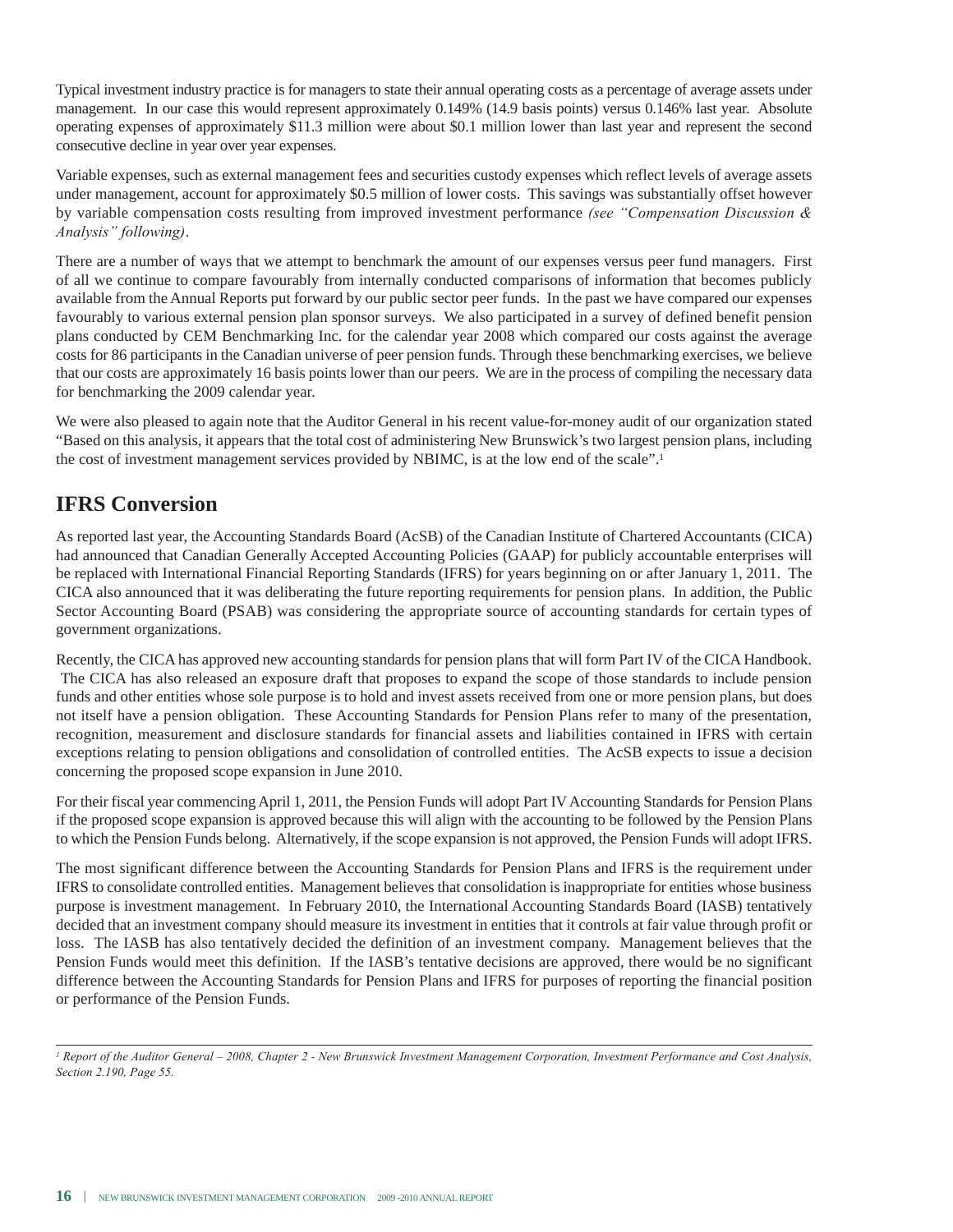The PSAB has issued several exposure drafts to clarify its expectations for accounting standards to be followed by government entities, including guidance for organizations that are currently following GAAP and will adopt public sector accounting standards for the first time commencing April 1, 2011. NBIMC, as a provincial Crown corporation, is classified as an "other government organization" and accordingly is considering a choice between adopting IFRS and adopting public sector accounting standards for its fiscal year commencing April 1, 2011. To date, management has identified four major differences between IFRS and public sector accounting standards as they relate to NBIMC:

- (i) Under IFRS, all contributions received would be recorded as revenue when received. Under public sector accounting standards, contributions received as reimbursement for capital assets would continue to be deferred and recognized as revenue at rates corresponding to the amortization rates of the acquired capital assets.
- (ii) Under IFRS, financial statements do not present budget information. Under public sector accounting standards, annual budgets are shown in the statement of operations and note disclosure is included to explain the variances between the budget and actual results.
- (iii) Under IFRS, a current Exposure Draft, *Defined Benefits Plans*, is proposing changes to the recognition and presentation of future employee benefits such that all changes in defined benefit obligations are recognized when incurred. Under public sector accounting, defined benefit obligations are recorded as liabilities and attributed to the period of employee service.
- (iv) For both IFRS and public sector accounting standards, there are possible differences in the calculation of employee benefits compared to the current standard followed.

Management is still in the process of completing its analysis of differences between IFRS and public sector accounting standards.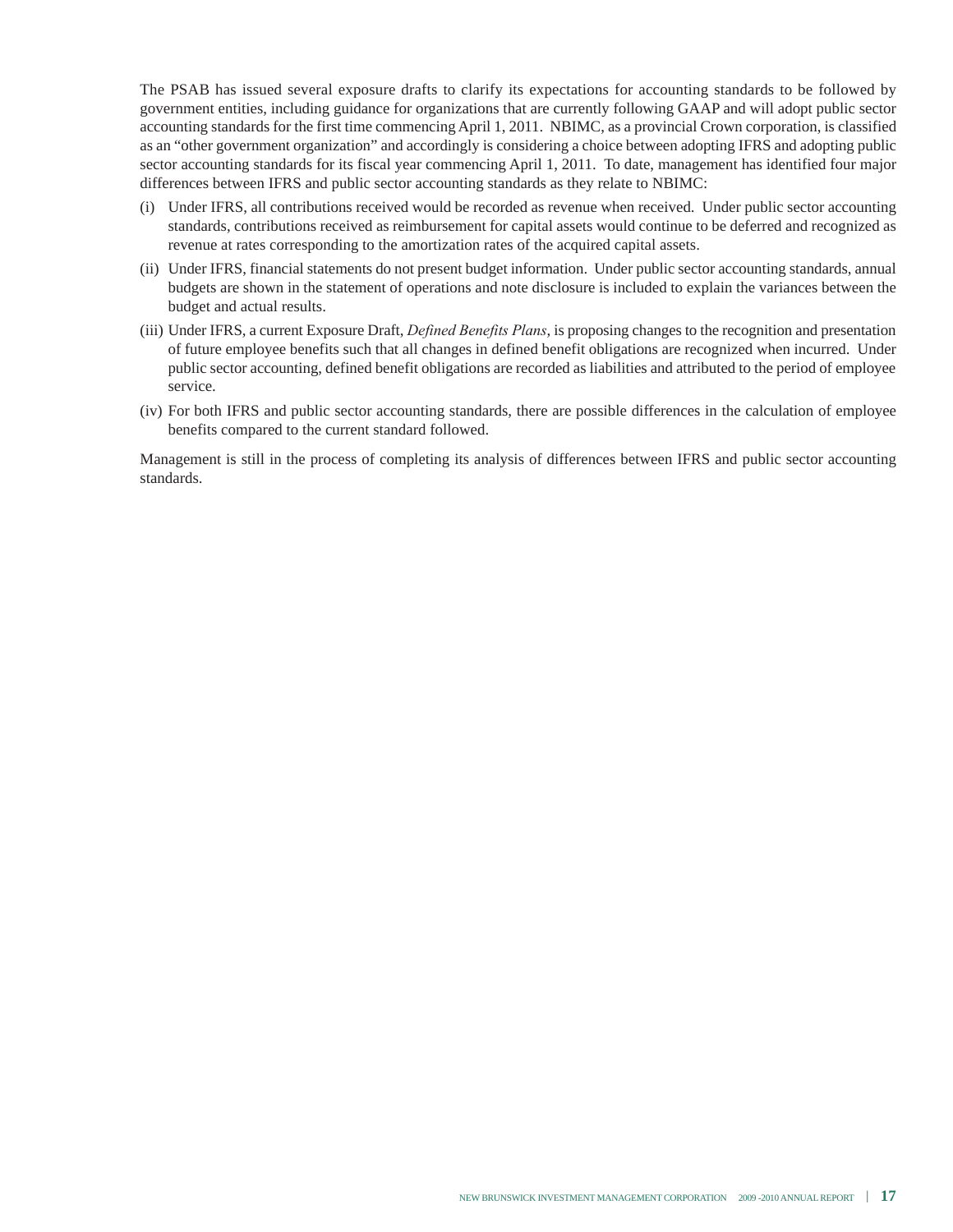# **Compensation Program Exhibit A**

#### **Base Salary**

Eligibility All Staff

Objectives Reward level of responsibility, expertise, competency and relevant experience

#### **Variable Compensation Program**

**(targets 15% -45% of base salary, depending on position seniority)**

|                                          | <b>Annual Incentive</b>                                                                                                          |                                                                                                                                  | <b>Long-Term Incentive</b>                                                                                                      |
|------------------------------------------|----------------------------------------------------------------------------------------------------------------------------------|----------------------------------------------------------------------------------------------------------------------------------|---------------------------------------------------------------------------------------------------------------------------------|
|                                          | <b>Short-term</b>                                                                                                                | Long-term                                                                                                                        |                                                                                                                                 |
| Eligibility                              | All investment and research<br>staff including the Chief<br>Financial Officer provided a<br>minimum of six months<br>employment. | All investment and research<br>staff including the Chief<br>Financial Officer provided a<br>minimum of six months<br>employment. | All investment and research staff<br>including the Chief Financial<br>Officer provided a minimum of<br>four years employment.   |
| Objectives                               | Align eligible employee<br>compensation to investment<br>performance with an<br>incentive to achieve<br>sustained asset growth.  | Align eligible employee<br>compensation to investment<br>performance with an<br>incentive to achieve<br>sustained asset growth.  | Align eligible employee<br>compensation to investment<br>performance with an<br>incentive to achieve<br>sustained asset growth. |
|                                          | Strengthen team cooperation.                                                                                                     | Strengthen team cooperation.                                                                                                     | Strengthen team cooperation.                                                                                                    |
|                                          | Reward individual<br>performance.                                                                                                |                                                                                                                                  |                                                                                                                                 |
| Time horizon                             | 1 year                                                                                                                           | 4 year (prorated)                                                                                                                | 4 year                                                                                                                          |
| Type of program                          | Cash                                                                                                                             | Cash                                                                                                                             | Cash                                                                                                                            |
| Performance<br>metric(s)                 | Total fund return in excess of<br>benchmark, net of expenses.                                                                    | Total fund return in excess of<br>benchmark, net of expenses.                                                                    | Total fund return in excess of<br>benchmark, net of expenses.                                                                   |
|                                          | Investment team(s) active<br>return in excess of<br>benchmark.                                                                   | Investment team(s) active<br>return in excess of<br>benchmark.                                                                   |                                                                                                                                 |
|                                          | Individual performance versus<br>Board approved pre-<br>determined Annual Business<br>Plan Objectives.                           |                                                                                                                                  |                                                                                                                                 |
| Range:<br>Threshold<br>Target<br>Maximum | Full NBIMC cost recovery<br>42 bps after costs<br>84 bps after costs                                                             | Full NBIMC cost recovery<br>42 bps after costs<br>84 bps after costs                                                             | Full NBIMC cost recovery<br>42 bps after costs<br>75 bps after costs                                                            |

## **Indirect Compensation**

|             | <b>Pension plan and</b><br>retirement allowance                                                                      | <b>Employee benefits and</b><br>post-retirement benefits                                                                                                                        | <b>Perquisites</b>                                                                                                                                                   |
|-------------|----------------------------------------------------------------------------------------------------------------------|---------------------------------------------------------------------------------------------------------------------------------------------------------------------------------|----------------------------------------------------------------------------------------------------------------------------------------------------------------------|
| Eligibility | Full-time staff with a minimum<br>of five years employment.                                                          | Full-time staff with a minimum<br>of three months employment.                                                                                                                   | Full-time staff with a minimum of<br>three months employment.                                                                                                        |
| Objectives  | Encourage long-term<br>retention by rewarding<br>continued service and<br>contributing to<br>post-retirement income. | Provide staff and their families<br>with assistance and security<br>so that they can focus on their<br>professional responsibilities<br>and achieving the corporate<br>mission. | Offers a limited number of benefits<br>to complement total compensation.<br>For fiscal 2009-10, this includes<br>parking and a health spending<br>account allowance. |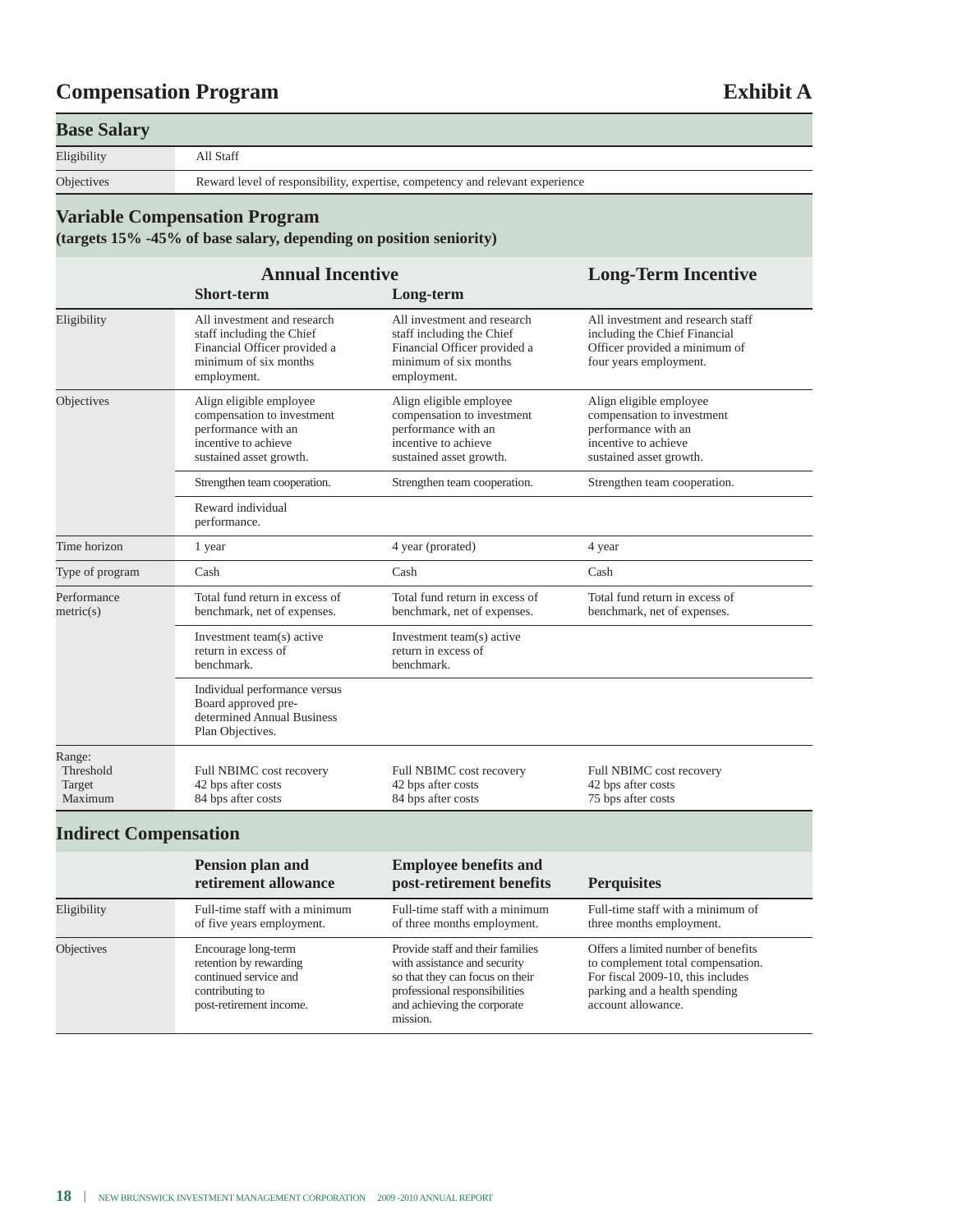#### **Human Resources and Compensation Committee Mandate**

The Human Resources and Compensation Committee (HRCC) assists the Board in fulfilling its obligations relating to the establishment of policies for compensation of directors and employees, leadership succession planning, and setting of human resource policies and practices.

The Committee is composed of five directors, four of whom are independent and one who is an ex officio director. The Committee meets at a minimum quarterly. External human resources consultants may be used to assist the Committee with fulfilling its mandate.

The HRCC's key responsibilities include:

- Oversight of an annual performance appraisal process for the President & CEO, including establishment of measureable goals and objectives, and recommendations for compensation arrangements including incentive awards;
- Participation in effective Human Resource governance processes including development of NBIMC's Compensation Philosophy inclusive of employee benefit programs;
- Recommendation of changes to the organization's structure, appointment of officers, amendments to job descriptions, adjustments to competitive salary ranges and succession plans for key employees.
- Review and recommendation to the Board for approval of the year-end incentive compensation pool for all eligible employees.

## **Corporate Compensation Philosophy**

NBIMC believes that the achievement of its mission will be facilitated by having meaningful alignment between employee interests, corporate interests, and investment performance versus market benchmarks. Accordingly, NBIMC has developed a Compensation Philosophy to address the following objectives:

- Provide competitive, performance-based compensation based upon market practices;
- Attract and retain high-quality people;
- Reinforce the strategy, culture and investment policies of NBIMC;
- Promote awareness and attainment of individual, team and corporate strategic objectives;
- Enhance NBIMC's reputation as an employer of choice; and
- Treat employees fairly.

### **Compensation Program**

The Compensation Program is outlined in Exhibit A opposite. The program takes the form of salary and benefits, an annual investment and individual performance based incentive plan, and a long-term investment-based incentive plan.

The compensation program has been developed by the HRCC with the help of an external consultant to align with the above Compensation Philosophy. Total compensation levels are periodically benchmarked using independent compensation consultants and against external peer institutional pension fund or other relevant compensation surveys.

#### **Salary and benefits**

Base salary is determined as a range of pay for each job position, after giving recognition to specific job responsibilities.

NBIMC provides full-time employees with benefits that include vacation entitlement, life and disability insurance, health and dental benefits, and an employee assistance plan. In addition, a defined benefit pension plan and a retirement allowance are provided after minimum vesting periods, outlined as follows: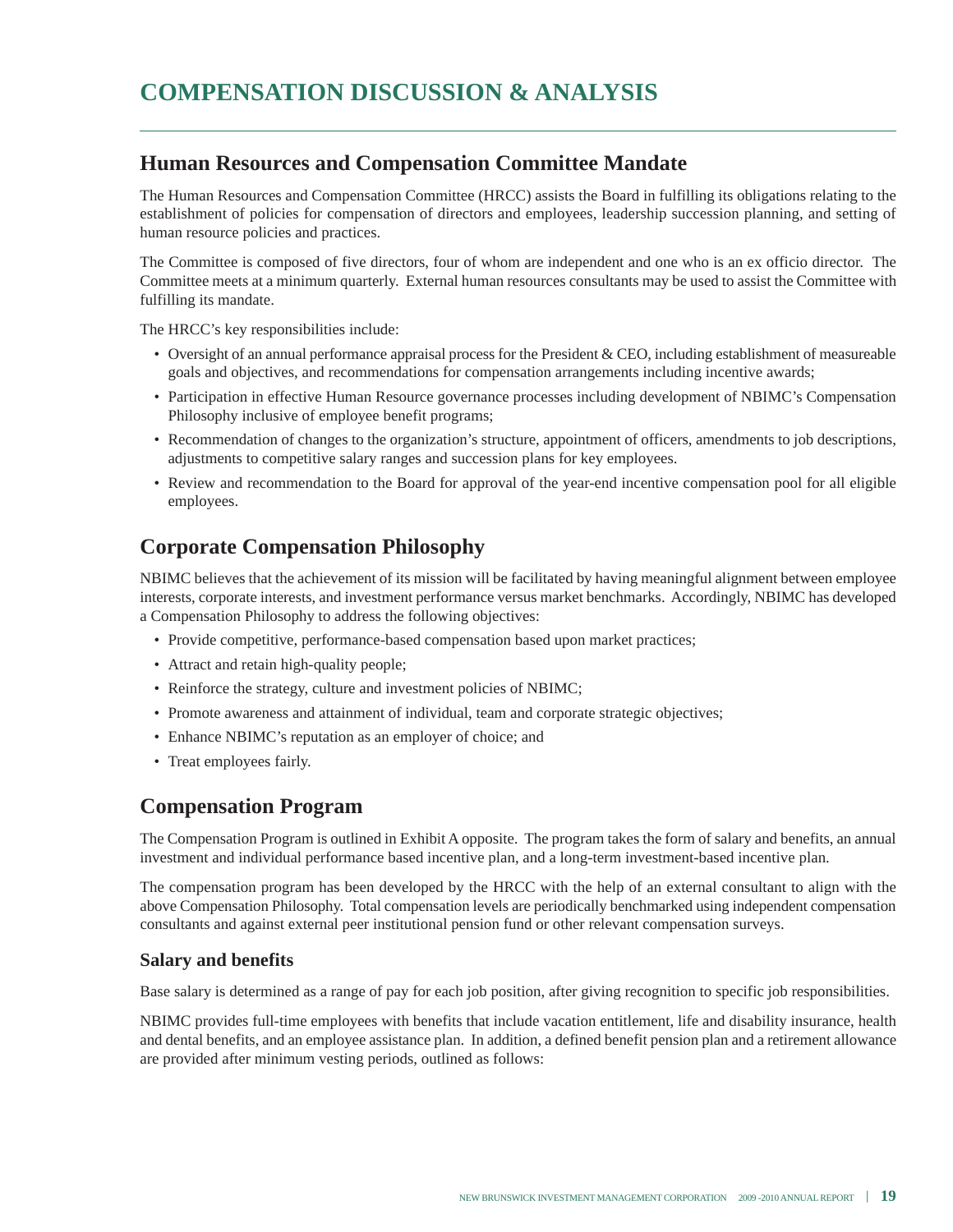#### **(a) Defined benefit pension plan**

All full-time employees participate in the Public Service Superannuation Plan (PSSP). The PSSP provides for a pension upon retirement equal to 2% of the average annual salary for the five consecutive years of highest salary, multiplied by the number of years of pensionable service. The plan is integrated with the Canada Pension Plan at age 65 and is indexed for inflation to a maximum of 5%. The plan requires a five year vesting period.

#### **(b) Retirement allowance**

Each full-time employee with five or more years of continuous employment is entitled to a retirement allowance equal to five working days of pay for each full year of continuous employment up to a maximum of one hundred and twenty five working days, calculated on the level of salary at time of retirement or termination without cause.

#### **Annual incentive plan**

Full-time Investment and Research employees and the Chief Financial Officer are eligible for an Annual Incentive Plan (AIP) once employed for a minimum of six months. The AIP is calculated as a percentage of salary, weighted to reflect the role and impact each eligible employee has on achievement of corporate business plan objectives. Each AIP includes components based on investment results, team results and individual results. Investment performance is measured on results in excess of Board-approved benchmarks. The HRCC also approves an individual component determined by comparing team and individual annual business plan achievements to targets established in the five year corporate strategic plan. The overall individual amount is then allocated by management based on team and individual contributions to the business plan achievements.

The AIP for Investment and Research staff reflects investment performance based on a combination of total fund and asset class performance covering both one year and four year results as well as the individual component. The weighting of the investment performance component is a function of an individual's influence on the investment results. The one year investment results have a relatively lower weighting relative to four year results to reinforce the importance of consistency over a longer period.

#### **Long-term incentive plan**

NBIMC also has a long-term incentive plan (LTIP). Investment and Research staff and the Chief Financial Officer who have at least four years of employment with NBIMC are eligible for the LTIP. It is designed to reinforce the alignment of employee interests with long-term investment performance objectives and corporate strategy and assist in attracting and retaining key personnel. The LTIP is based on total fund performance in excess of Board-approved benchmarks measured over a retroactive period of four consecutive fiscal years.

#### **Impact of Performance Results for Fiscal 2009-10**

Our overall nominal fund returns rebounded strongly in Fiscal 2009-10, which helped to significantly offset a large portion of the declines realized last year due to the financial markets crisis. Management was also able to create additional relative investment value versus benchmarks during the year after covering all of our organizational expenses. The corporation has been able to add approximately \$65.1 million of net additional investment value versus benchmarks over the past four year compensation review period.

The Board, on the back of a proactive firm-wide salary freeze in Fiscal 2009-10 and in recognizing the continuing challenge faced by the pension funds to fully recover from the 2008 financial market crisis, approved only a limited merit based increase in salary compensation for Fiscal 2010-11.

Improvements in relative investment returns in combination with a number of successes achieved versus our Fiscal 2009- 10 Business Plan resulted in a positive impact on the amount of AIP and LTIP variable compensation.

For the investment result component of the AIP, total fund and asset class value added investment returns on both a one year and four year cumulative basis are compared against an annual target set by the Board. Net value added returns represent the gross investment return in excess of the benchmark, after adjusting for annual operating costs. The AIP also reflects performance results, as reported in the MD&A section, for three asset class teams: Fixed Income, Equities and Private Markets.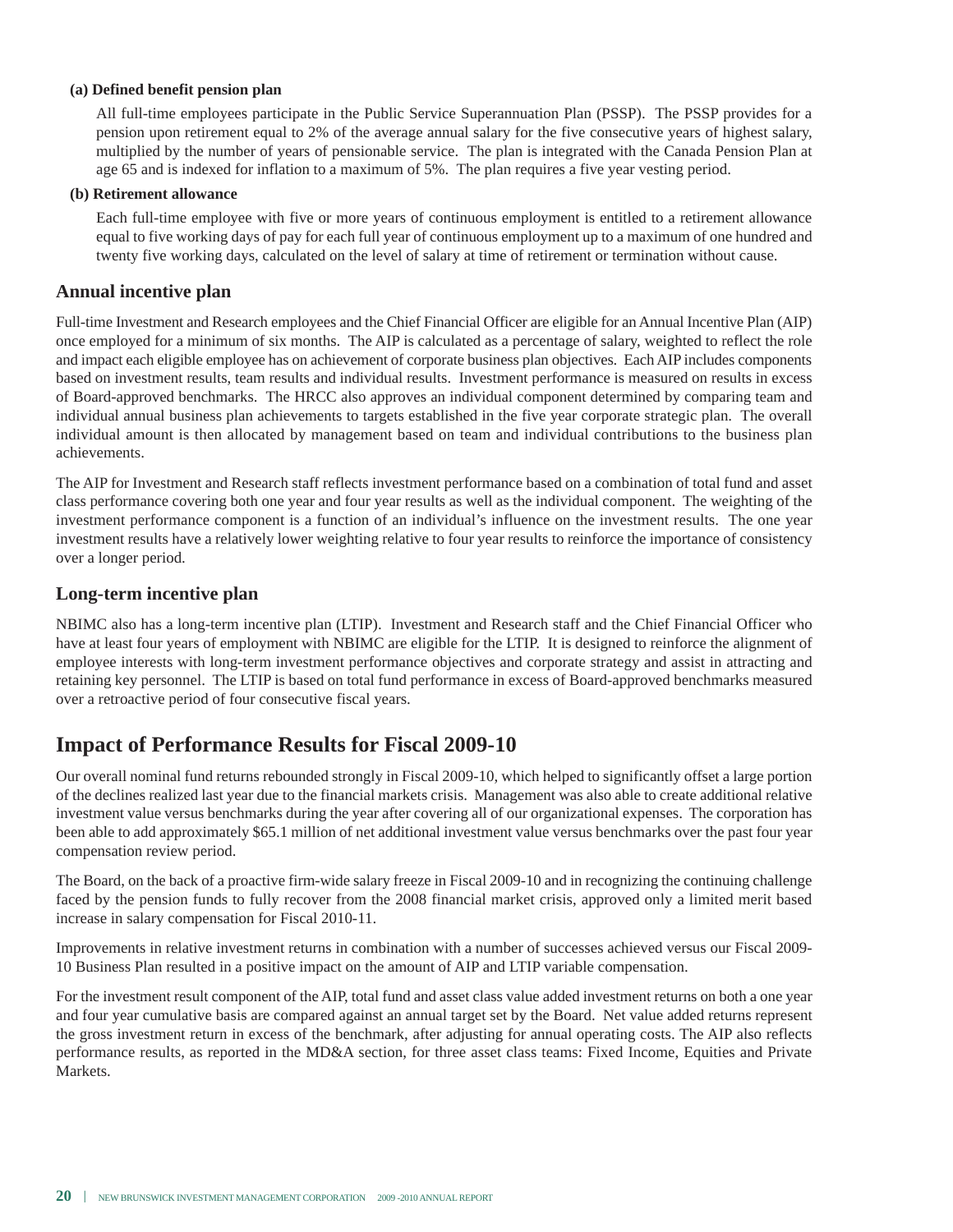For the individual component of the AIP, the HRCC considered the overall achievements against the annual business plan objectives and the Board approved an individual award pool of \$201,000 (dollars).

The AIP total fund net value added result for Fiscal 2009-10 was 5.2 basis points (bps). A basis point is 1/100th of one percent. Consequently, the Board of Directors determined that the AIP performance incentive payable on the one year result was \$66,000.

A four year cumulative net value added result is used in calculating both the long-term component of the AIP as well as the LTIP. The four year cumulative net value added was 17.6 bps or \$639,000, representing approximately 41.9% of the net value added performance target of 42 bps. This result includes the positive net value added results for Fiscal 2006-07, 2007-08 and 2009-10 and the negative value added result from Fiscal 2008-09. The Fiscal 2008-09 negative performance will carry forward for the next two years.

A summary table of the one year value added results used to determine the four year cumulative net value added result is as follows:

|              |                                 | <b>One Year</b>                      |  |  |
|--------------|---------------------------------|--------------------------------------|--|--|
| <b>Years</b> | <b>Net Value Added</b><br>(bps) | <b>Percentage of Target</b><br>(9/0) |  |  |
| 2006-07      | 58.9                            | 140.2                                |  |  |
| 2007-08      | 22.6                            | 53.8                                 |  |  |
| 2008-09      | (10.6)                          | (25.1)                               |  |  |
| $2009 - 10$  | 5.2                             | 12.5                                 |  |  |

The impact of these calculations on total variable performance incentives resulted in a total AIP of \$551,000 and LTIP of \$355,000, in aggregate up 58.6% from the amounts for the year ended March 31, 2009 however 68.8% of the pre-financial market crisis variable compensation level.

Specific compensation information for the organization is published annually by the Office of the Comptroller for the Province of New Brunswick in the Public Accounts.

### **Directors' Remuneration**

Directors' remuneration is established in NBIMC's By-Laws and includes an annual retainer for the Chairperson and a per diem allowance for meeting attendance and preparation time. Directors who are ex-officio are not paid. Directors who travel to attend meetings receive a reimbursement for reasonable accommodation costs, and other out of pocket expenses as well as a car expense reimbursement based on the number of kilometers traveled.

The cost of the Board function for the year ended March 31, 2010 was \$101,550 plus travel and accommodation reimbursements of \$20,603, which cumulatively represent 1.1% of the total cost of operations.